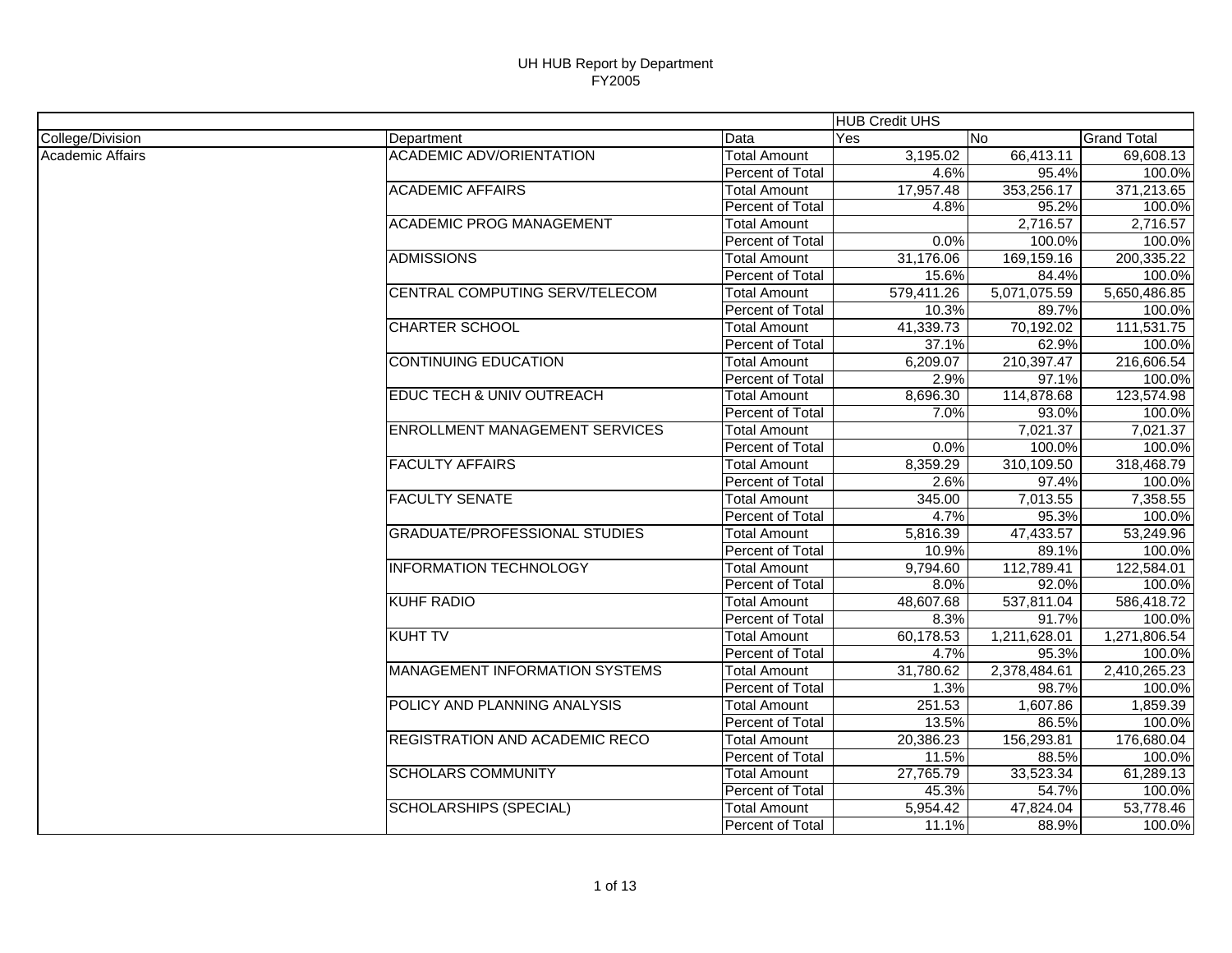|                                   |                                       |                     | <b>HUB Credit UHS</b> |               |                    |
|-----------------------------------|---------------------------------------|---------------------|-----------------------|---------------|--------------------|
| College/Division                  | Department                            | Data                | Yes                   | No.           | <b>Grand Total</b> |
| <b>Academic Affairs</b>           | SCHOLARSHIPS AND FINANCIAL AID        | <b>Total Amount</b> | 11,690.40             | 89,306.59     | 100,996.99         |
|                                   |                                       | Percent of Total    | 11.6%                 | 88.4%         | 100.0%             |
|                                   | SECURITY AND DISASTER RECOVERY        | <b>Total Amount</b> | 1,957.55              | 3,369.86      | 5,327.41           |
|                                   |                                       | Percent of Total    | 36.7%                 | 63.3%         | 100.0%             |
|                                   | <b>TECHNOLOGY SUPPORT SERVICES</b>    | <b>Total Amount</b> | 1,069,741.30          | 2,172,230.34  | 3,241,971.64       |
|                                   |                                       | Percent of Total    | 33.0%                 | 67.0%         | 100.0%             |
| Academic Affairs Total Amount     |                                       |                     | 1,990,614.25          | 13,174,535.67 | 15, 165, 149. 92   |
| Academic Affairs Percent of Total |                                       |                     | 13.1%                 | 86.9%         | 100.0%             |
| <b>Administration and Finance</b> | <b>ACCOUNTS PAYABLE</b>               | <b>Total Amount</b> | 25,087.37             |               | 25,087.37          |
|                                   |                                       | Percent of Total    | 100.0%                | 0.0%          | 100.0%             |
|                                   | <b>ADMIN - FINANCIAL SVCS</b>         | <b>Total Amount</b> | 33,133.65             | 439.48        | 33,573.13          |
|                                   |                                       | Percent of Total    | 98.7%                 | 1.3%          | 100.0%             |
|                                   | <b>ADMINISTRATION &amp; FINANCE</b>   | <b>Total Amount</b> | 74,576.98             | 55,507.71     | 130,084.69         |
|                                   |                                       | Percent of Total    | 57.3%                 | 42.7%         | 100.0%             |
|                                   | <b>AUXILIARY SERVICES</b>             | <b>Total Amount</b> |                       | 2,626,681.39  | 2,626,681.39       |
|                                   |                                       | Percent of Total    | 0.0%                  | 100.0%        | 100.0%             |
|                                   | <b>AVCIAVP-ADMINISTRATION</b>         | <b>Total Amount</b> | (11.49)               | 111,450.59    | 111,439.10         |
|                                   |                                       | Percent of Total    | 0.0%                  | 100.0%        | 100.0%             |
|                                   | <b>BUDGET</b>                         | <b>Total Amount</b> | 167.00                | 19,668.02     | 19,835.02          |
|                                   |                                       | Percent of Total    | 0.8%                  | 99.2%         | 100.0%             |
|                                   | <b>BUSINESS SERVICES</b>              | <b>Total Amount</b> |                       | 56,439.45     | 56,439.45          |
|                                   |                                       | Percent of Total    | 0.0%                  | 100.0%        | 100.0%             |
|                                   | <b>ENVIRONMENTAL HEALTH RISK MGMT</b> | <b>Total Amount</b> | 28,239.62             | 1,389,182.27  | 1,417,421.89       |
|                                   |                                       | Percent of Total    | 2.0%                  | 98.0%         | 100.0%             |
|                                   | <b>FACILITIES &amp; PLANNING</b>      | <b>Total Amount</b> | 16,604,191.90         | 29,484,696.71 | 46,088,888.61      |
|                                   |                                       | Percent of Total    | 36.0%                 | 64.0%         | 100.0%             |
|                                   | <b>FINANCE</b>                        | <b>Total Amount</b> | 96,732.61             | 174,477.94    | 271,210.55         |
|                                   |                                       | Percent of Total    | 35.7%                 | 64.3%         | 100.0%             |
|                                   | <b>FINANCIAL REPORTING</b>            | <b>Total Amount</b> | 30,207.41             | 1,886.22      | 32,093.63          |
|                                   |                                       | Percent of Total    | 94.1%                 | 5.9%          | 100.0%             |
|                                   | <b>HUB PROGRAMS</b>                   | <b>Total Amount</b> | 2,142.76              | 2,260.10      | 4,402.86           |
|                                   |                                       | Percent of Total    | 48.7%                 | 51.3%         | 100.0%             |
|                                   | <b>HUMAN RESOURCES</b>                | <b>Total Amount</b> | 15,311.45             | 95,723.00     | 111,034.45         |
|                                   |                                       | Percent of Total    | 13.8%                 | 86.2%         | 100.0%             |
|                                   | <b>INST - FINANCIAL ACCOUNTING</b>    | <b>Total Amount</b> |                       | 13,807.71     | 13,807.71          |
|                                   |                                       | Percent of Total    | 0.0%                  | 100.0%        | 100.0%             |
|                                   | <b>INST - PLANT</b>                   | <b>Total Amount</b> | 12,701,405.93         | 22,050,739.58 | 34,752,145.51      |
|                                   |                                       | Percent of Total    | 36.5%                 | 63.5%         | 100.0%             |
|                                   | ONE CARD PROGRAM                      | <b>Total Amount</b> | 25,723.52             | 254,460.27    | 280,183.79         |
|                                   |                                       | Percent of Total    | 9.2%                  | 90.8%         | 100.0%             |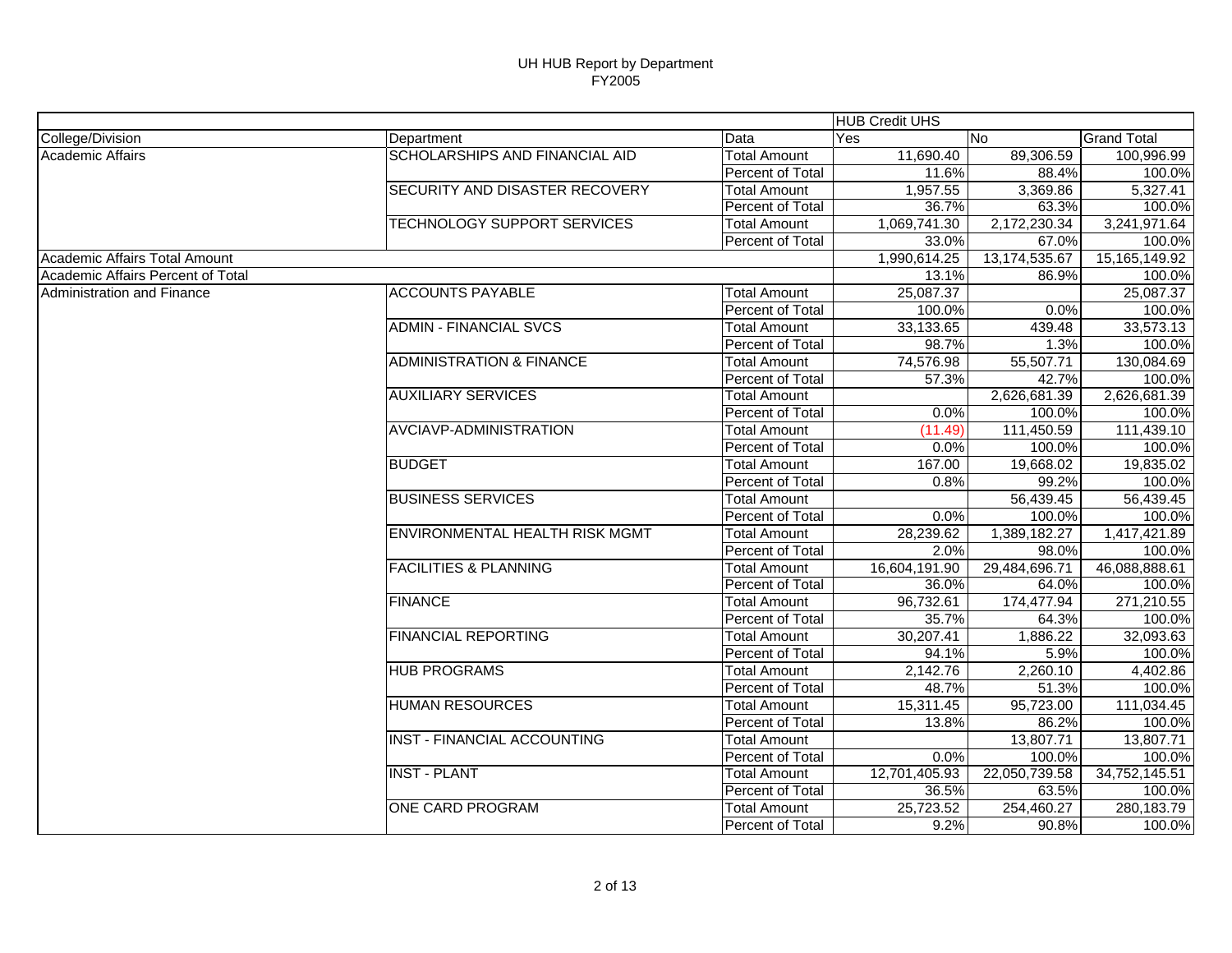|                                             |                                 |                     | <b>HUB Credit UHS</b> |               |                    |
|---------------------------------------------|---------------------------------|---------------------|-----------------------|---------------|--------------------|
| College/Division                            | Department                      | Data                | Yes                   | No.           | <b>Grand Total</b> |
| Administration and Finance                  | PARKING & TRANSPORTATION        | <b>Total Amount</b> | 10,095.73             | 1,365,676.41  | 1,375,772.14       |
|                                             |                                 | Percent of Total    | 0.7%                  | 99.3%         | 100.0%             |
|                                             | PHY PLANT-ADMINISTRATION        | <b>Total Amount</b> | 87,684.45             | 399,064.32    | 486,748.77         |
|                                             |                                 | Percent of Total    | 18.0%                 | 82.0%         | 100.0%             |
|                                             | PHY PLANT-AUTOMOTIVE            | <b>Total Amount</b> | 39,732.88             | 28,712.82     | 68,445.70          |
|                                             |                                 | Percent of Total    | 58.1%                 | 41.9%         | 100.0%             |
|                                             | PHY PLANT-BLDG MAINT            | <b>Total Amount</b> | 93,629.73             | 212,292.87    | 305,922.60         |
|                                             |                                 | Percent of Total    | 30.6%                 | 69.4%         | 100.0%             |
|                                             | PHY PLANT-CUSTODIAL SVCS        | <b>Total Amount</b> | 2,667.06              | 90,408.85     | 93,075.91          |
|                                             |                                 | Percent of Total    | 2.9%                  | 97.1%         | 100.0%             |
|                                             | PHY PLANT-GROUNDS MAINT         | <b>Total Amount</b> | 29,876.89             | 114,551.19    | 144,428.08         |
|                                             |                                 | Percent of Total    | 20.7%                 | 79.3%         | 100.0%             |
|                                             | PHY PLANT-SOLID WASTE           | <b>Total Amount</b> |                       | 54,380.14     | 54,380.14          |
|                                             |                                 | Percent of Total    | 0.0%                  | 100.0%        | 100.0%             |
|                                             | PHY PLANT-UTILITIES             | <b>Total Amount</b> | 191,661.39            | 775,640.41    | 967,301.80         |
|                                             |                                 | Percent of Total    | 19.8%                 | 80.2%         | 100.0%             |
|                                             | <b>POLICE</b>                   | <b>Total Amount</b> | 103,289.02            | 384,541.22    | 487,830.24         |
|                                             |                                 | Percent of Total    | 21.2%                 | 78.8%         | 100.0%             |
|                                             | <b>POSTAL SERVICES</b>          | <b>Total Amount</b> | 7,366.75              | 105,577.69    | 112,944.44         |
|                                             |                                 | Percent of Total    | 6.5%                  | 93.5%         | 100.0%             |
|                                             | <b>PRINTING</b>                 | <b>Total Amount</b> | 3,906.03              | 327,478.31    | 331,384.34         |
|                                             |                                 | Percent of Total    | 1.2%                  | 98.8%         | 100.0%             |
|                                             | <b>PURCHASING</b>               | <b>Total Amount</b> | 1,044.08              | 460.46        | 1,504.54           |
|                                             |                                 | Percent of Total    | 69.4%                 | 30.6%         | 100.0%             |
|                                             | STUDENT FINANCIAL SERVICES      | <b>Total Amount</b> | 48,618.41             | 666,098.19    | 714,716.60         |
|                                             |                                 | Percent of Total    | 6.8%                  | 93.2%         | 100.0%             |
| Administration and Finance Total Amount     |                                 |                     | 30,256,481.13         | 60,862,303.32 | 91,118,784.45      |
| Administration and Finance Percent of Total |                                 |                     | 33.2%                 | 66.8%         | 100.0%             |
| Architecture                                | <b>DEAN, ARCHITECTURE</b>       | <b>Total Amount</b> | 18,459.55             | 263,380.61    | 281,840.16         |
|                                             |                                 | Percent of Total    | 6.5%                  | 93.5%         | 100.0%             |
| <b>Architecture Total Amount</b>            |                                 |                     | 18,459.55             | 263,380.61    | 281,840.16         |
| Architecture Percent of Total               |                                 |                     | 6.5%                  | 93.5%         | 100.0%             |
| <b>Business Administration</b>              | <b>ACCOUNTANCY AND TAXATION</b> | <b>Total Amount</b> | 5,733.90              | 55,870.64     | 61,604.54          |
|                                             |                                 | Percent of Total    | 9.3%                  | 90.7%         | 100.0%             |
|                                             | <b>CBA CAREER SERVICES CTR</b>  | <b>Total Amount</b> | 31,487.06             | 61,967.53     | 93,454.59          |
|                                             |                                 | Percent of Total    | 33.7%                 | 66.3%         | 100.0%             |
|                                             | CTR FOR ENTREPRENEURSHIP & INN  | <b>Total Amount</b> | 7,346.11              | 22,790.13     | 30,136.24          |
|                                             |                                 | Percent of Total    | 24.4%                 | 75.6%         | 100.0%             |
|                                             | CTR FOR EXECUTIVE DEVELOPMENT   | <b>Total Amount</b> | 5,881.31              | 24,854.37     | 30,735.68          |
|                                             |                                 | Percent of Total    | 19.1%                 | 80.9%         | 100.0%             |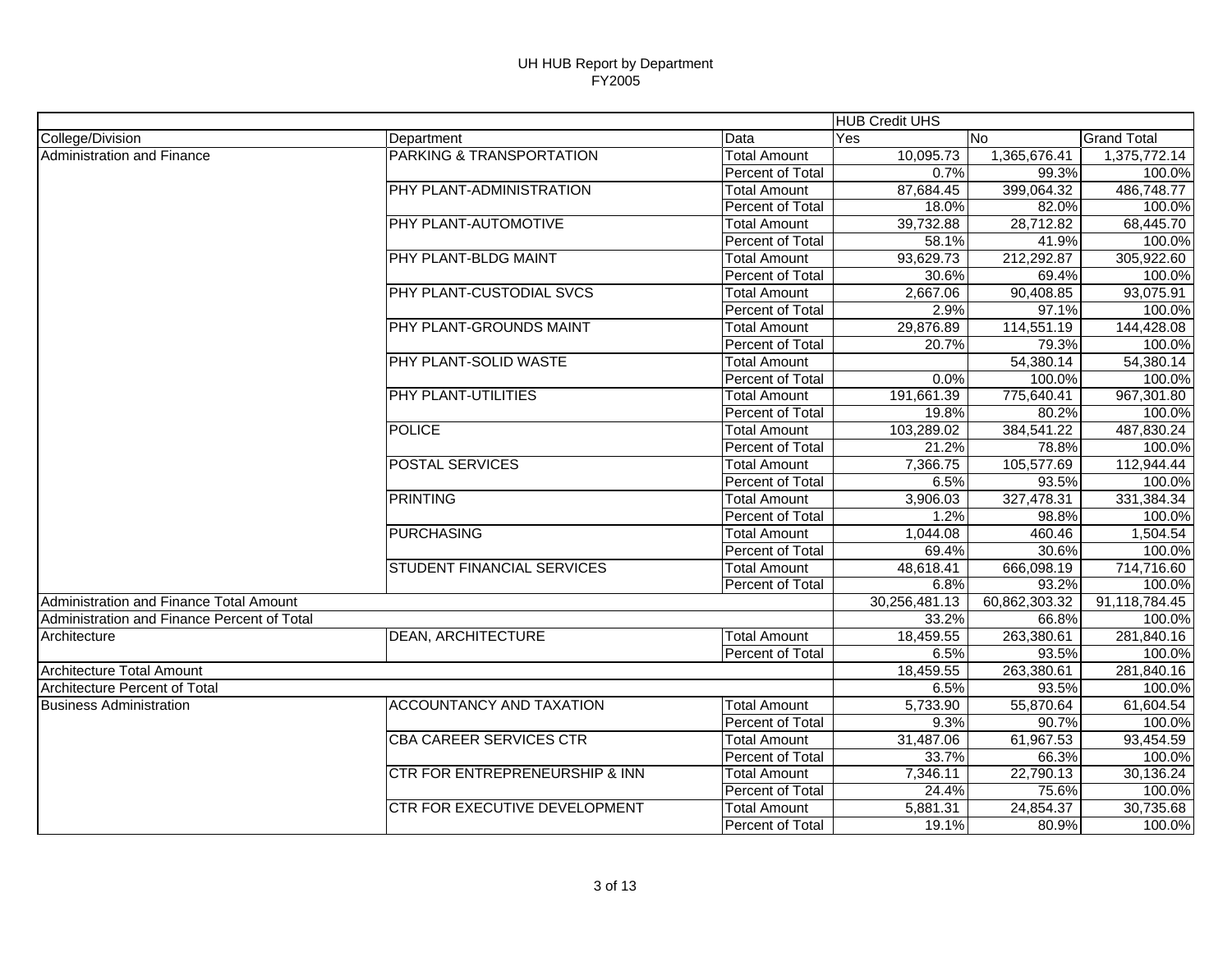|                                                 |                                           |                     | <b>HUB Credit UHS</b> |              |                    |
|-------------------------------------------------|-------------------------------------------|---------------------|-----------------------|--------------|--------------------|
| College/Division                                | Department                                | Data                | Yes                   | No           | <b>Grand Total</b> |
| <b>Business Administration</b>                  | <b>DEAN, BUSINESS ADMINISTRATION</b>      | Total Amount        | 92,681.94             | 1,118,296.38 | 1,210,978.32       |
|                                                 |                                           | Percent of Total    | 7.7%                  | 92.3%        | 100.0%             |
|                                                 | <b>DECISION AND INFORMATION SCIEN</b>     | Total Amount        | 9,775.32              | 64,480.61    | 74,255.93          |
|                                                 |                                           | Percent of Total    | 13.2%                 | 86.8%        | 100.0%             |
|                                                 | <b>EXECUTIVE DEGREE PROGRAMS</b>          | <b>Total Amount</b> | 114,248.07            | 298,982.53   | 413,230.60         |
|                                                 |                                           | Percent of Total    | 27.6%                 | 72.4%        | 100.0%             |
|                                                 | <b>FINANCE</b>                            | Total Amount        | 1,387.52              | 34,384.59    | 35,772.11          |
|                                                 |                                           | Percent of Total    | 3.9%                  | 96.1%        | 100.0%             |
|                                                 | GULF COAST SMALL BUS. DEVEL CE            | <b>Total Amount</b> | 43,793.15             | 446,919.79   | 490,712.94         |
|                                                 |                                           | Percent of Total    | 8.9%                  | 91.1%        | 100.0%             |
|                                                 | <b>INFORMATION SYSTEMS RESEARCH C</b>     | <b>Total Amount</b> |                       | 3,575.96     | 3,575.96           |
|                                                 |                                           | Percent of Total    | 0.0%                  | 100.0%       | 100.0%             |
|                                                 | <b>MANAGEMENT</b>                         | <b>Total Amount</b> |                       | 14,077.47    | 14,077.47          |
|                                                 |                                           | Percent of Total    | 0.0%                  | 100.0%       | 100.0%             |
|                                                 | <b>MARKETING</b>                          | <b>Total Amount</b> | 28,510.50             | 107,620.99   | 136,131.49         |
|                                                 |                                           | Percent of Total    | 20.9%                 | 79.1%        | 100.0%             |
|                                                 | <b>MBA STUDENT SERVICES CENTER</b>        | <b>Total Amount</b> | 8,099.10              | 8,176.13     | 16,275.23          |
|                                                 |                                           | Percent of Total    | 49.8%                 | 50.2%        | 100.0%             |
|                                                 | OFFICE OF STUDENT SERVICES                | <b>Total Amount</b> | 24,595.11             | 44,270.83    | 68,865.94          |
|                                                 |                                           | Percent of Total    | 35.7%                 | 64.3%        | 100.0%             |
|                                                 | RESEARCH AND INSTR COMPUTING S            | <b>Total Amount</b> | 58,920.82             | 99,024.50    | 157,945.32         |
|                                                 |                                           | Percent of Total    | 37.3%                 | 62.7%        | 100.0%             |
| <b>Business Administration Total Amount</b>     |                                           |                     | 432,459.91            | 2,405,292.45 | 2,837,752.36       |
| <b>Business Administration Percent of Total</b> |                                           |                     | 15.2%                 | 84.8%        | 100.0%             |
| Education                                       | CENTER FOR INFO TECH IN EDUCATION         | Total Amount        | 168,107.77            | 249,240.28   | 417,348.05         |
|                                                 |                                           | Percent of Total    | 40.3%                 | 59.7%        | 100.0%             |
|                                                 | <b>CONSISTENCY MGMT &amp; COOP DISCIP</b> | <b>Total Amount</b> | 45,289.32             | 1,049,331.18 | 1,094,620.50       |
|                                                 |                                           | Percent of Total    | 4.1%                  | 95.9%        | 100.0%             |
|                                                 | <b>CURRICULUM AND INSTRUCTION</b>         | <b>Total Amount</b> | 38,708.07             | 738,160.82   | 776,868.89         |
|                                                 |                                           | Percent of Total    | 5.0%                  | 95.0%        | 100.0%             |
|                                                 | <b>DEAN, EDUCATION</b>                    | <b>Total Amount</b> | 56,203.46             | 360,393.43   | 416,596.89         |
|                                                 |                                           | Percent of Total    | 13.5%                 | 86.5%        | 100.0%             |
|                                                 | EDU. LEADERSHIP & CULTURAL STU            | <b>Total Amount</b> | 8,480.89              | 57,133.70    | 65,614.59          |
|                                                 |                                           | Percent of Total    | 12.9%                 | 87.1%        | 100.0%             |
|                                                 | EDUCATIONAL PSYCHOLOGY                    | <b>Total Amount</b> | 23,362.37             | 32,919.67    | 56,282.04          |
|                                                 |                                           | Percent of Total    | 41.5%                 | 58.5%        | 100.0%             |
|                                                 | <b>HEALTH AND HUMAN PERFORMANCE</b>       | <b>Total Amount</b> | 36,419.08             | 253,451.98   | 289,871.06         |
|                                                 |                                           | Percent of Total    | 12.6%                 | 87.4%        | 100.0%             |
|                                                 | HUMAN DEVELOPMENT LAB                     | <b>Total Amount</b> |                       | 48,309.55    | 48,309.55          |
|                                                 |                                           | Percent of Total    | 0.0%                  | 100.0%       | 100.0%             |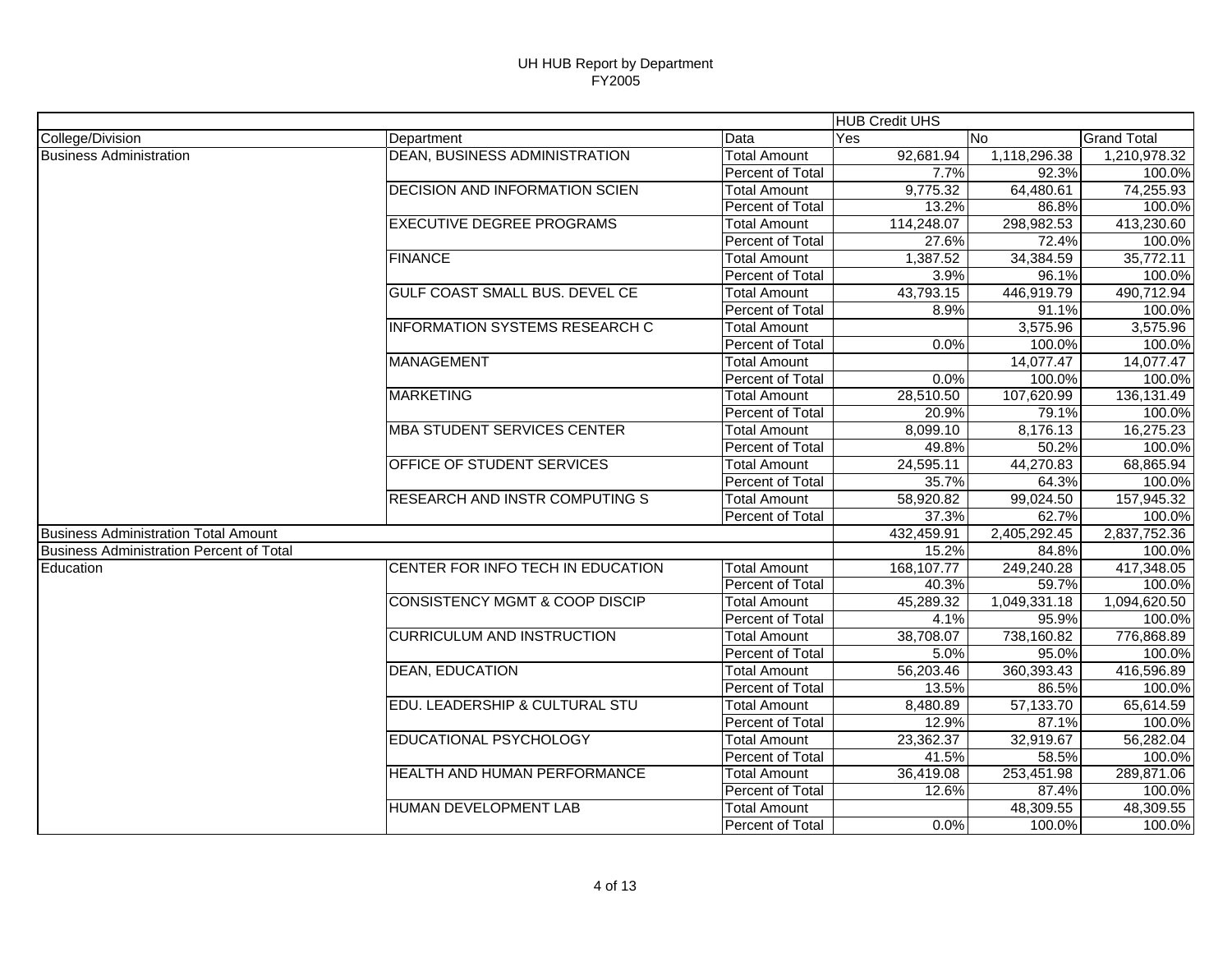|                                       |                                       |                         | <b>HUB Credit UHS</b> |              |                    |
|---------------------------------------|---------------------------------------|-------------------------|-----------------------|--------------|--------------------|
| College/Division                      | Department                            | Data                    | Yes                   | No           | <b>Grand Total</b> |
| Education                             | TEACHER EDUCATION AND CERTIFIC        | <b>Total Amount</b>     | 9,783.62              | 39,199.38    | 48,983.00          |
|                                       |                                       | <b>Percent of Total</b> | 20.0%                 | 80.0%        | 100.0%             |
|                                       | TEX CTR FOR UNIV/SCHOOL PRTSHP        | <b>Total Amount</b>     | 14,253.04             | 142,807.00   | 157,060.04         |
|                                       |                                       | Percent of Total        | 9.1%                  | 90.9%        | 100.0%             |
| <b>Education Total Amount</b>         |                                       |                         | 400,607.62            | 2,970,946.99 | 3,371,554.61       |
| <b>Education Percent of Total</b>     |                                       |                         | 11.9%                 | 88.1%        | 100.0%             |
| Engineering                           | <b>CHEMICAL ENGINEERING</b>           | <b>Total Amount</b>     | 7,310.63              | 682,654.51   | 689,965.14         |
|                                       |                                       | <b>Percent of Total</b> | 1.1%                  | 98.9%        | 100.0%             |
|                                       | <b>CIVIL ENGINEERING</b>              | <b>Total Amount</b>     | 30,650.51             | 563,471.47   | 594,121.98         |
|                                       |                                       | Percent of Total        | 5.2%                  | 94.8%        | 100.0%             |
|                                       | <b>COMPOSITE ENGR APPLICATIONS CT</b> | <b>Total Amount</b>     | 1,083.16              | 22,557.52    | 23,640.68          |
|                                       |                                       | Percent of Total        | 4.6%                  | 95.4%        | 100.0%             |
|                                       | <b>COOPERATIVE ENGINEERING</b>        | <b>Total Amount</b>     |                       | 1,273.09     | 1,273.09           |
|                                       |                                       | Percent of Total        | 0.0%                  | 100.0%       | 100.0%             |
|                                       | CTR FOR INNOVATIVE GROUTING           | <b>Total Amount</b>     |                       | 19,870.58    | 19,870.58          |
|                                       |                                       | Percent of Total        | 0.0%                  | 100.0%       | 100.0%             |
|                                       | CTR FOR NEURO-ENG & COGNITIVE SCIENCE | <b>Total Amount</b>     |                       | 314.91       | 314.91             |
|                                       |                                       | Percent of Total        | 0.0%                  | 100.0%       | 100.0%             |
|                                       | <b>DEAN, ENGINEERING</b>              | <b>Total Amount</b>     | 124,908.75            | 820,435.35   | 945,344.10         |
|                                       |                                       | Percent of Total        | 13.2%                 | 86.8%        | 100.0%             |
|                                       | <b>ELECTRICAL ENGINEERING</b>         | <b>Total Amount</b>     | 9,546.36              | 486,866.34   | 496,412.70         |
|                                       |                                       | Percent of Total        | 1.9%                  | 98.1%        | 100.0%             |
|                                       | <b>ENGINEERING SERVICES</b>           | <b>Total Amount</b>     | 706.77                | 22,892.52    | 23,599.29          |
|                                       |                                       | Percent of Total        | 3.0%                  | 97.0%        | 100.0%             |
|                                       | <b>INDUSTRIAL ENGINEERING</b>         | <b>Total Amount</b>     | 8,853.40              | 160,266.73   | 169,120.13         |
|                                       |                                       | Percent of Total        | 5.2%                  | 94.8%        | 100.0%             |
|                                       | <b>MECHANICAL ENGINEERING</b>         | <b>Total Amount</b>     | 8,944.47              | 426,459.51   | 435,403.98         |
|                                       |                                       | Percent of Total        | 2.1%                  | 97.9%        | 100.0%             |
|                                       | <b>TMAC</b>                           | <b>Total Amount</b>     | 961.88                | 39,739.47    | 40,701.35          |
|                                       |                                       | Percent of Total        | 2.4%                  | 97.6%        | 100.0%             |
| <b>Engineering Total Amount</b>       |                                       |                         | 192,965.93            | 3,246,802.00 | 3,439,767.93       |
| Engineering Percent of Total          |                                       |                         | 5.6%                  | 94.4%        | 100.0%             |
| <b>Graduate School of Social Work</b> | <b>AMERICAN HUMANICS</b>              | <b>Total Amount</b>     | 118.50                | 3,003.13     | 3,121.63           |
|                                       |                                       | <b>Percent of Total</b> | 3.8%                  | 96.2%        | 100.0%             |
|                                       | <b>DEAN, SOCIAL WORK</b>              | <b>Total Amount</b>     | 11,715.31             | 38,356.46    | 50,071.77          |
|                                       |                                       | Percent of Total        | 23.4%                 | 76.6%        | 100.0%             |
|                                       | <b>DEVELOPMENT</b>                    | <b>Total Amount</b>     |                       | 659.22       | 659.22             |
|                                       |                                       | <b>Percent of Total</b> | 0.0%                  | 100.0%       | 100.0%             |
|                                       | <b>FIELD OFFICE</b>                   | <b>Total Amount</b>     | 1,471.73              | 6,347.79     | 7,819.52           |
|                                       |                                       | Percent of Total        | 18.8%                 | 81.2%        | 100.0%             |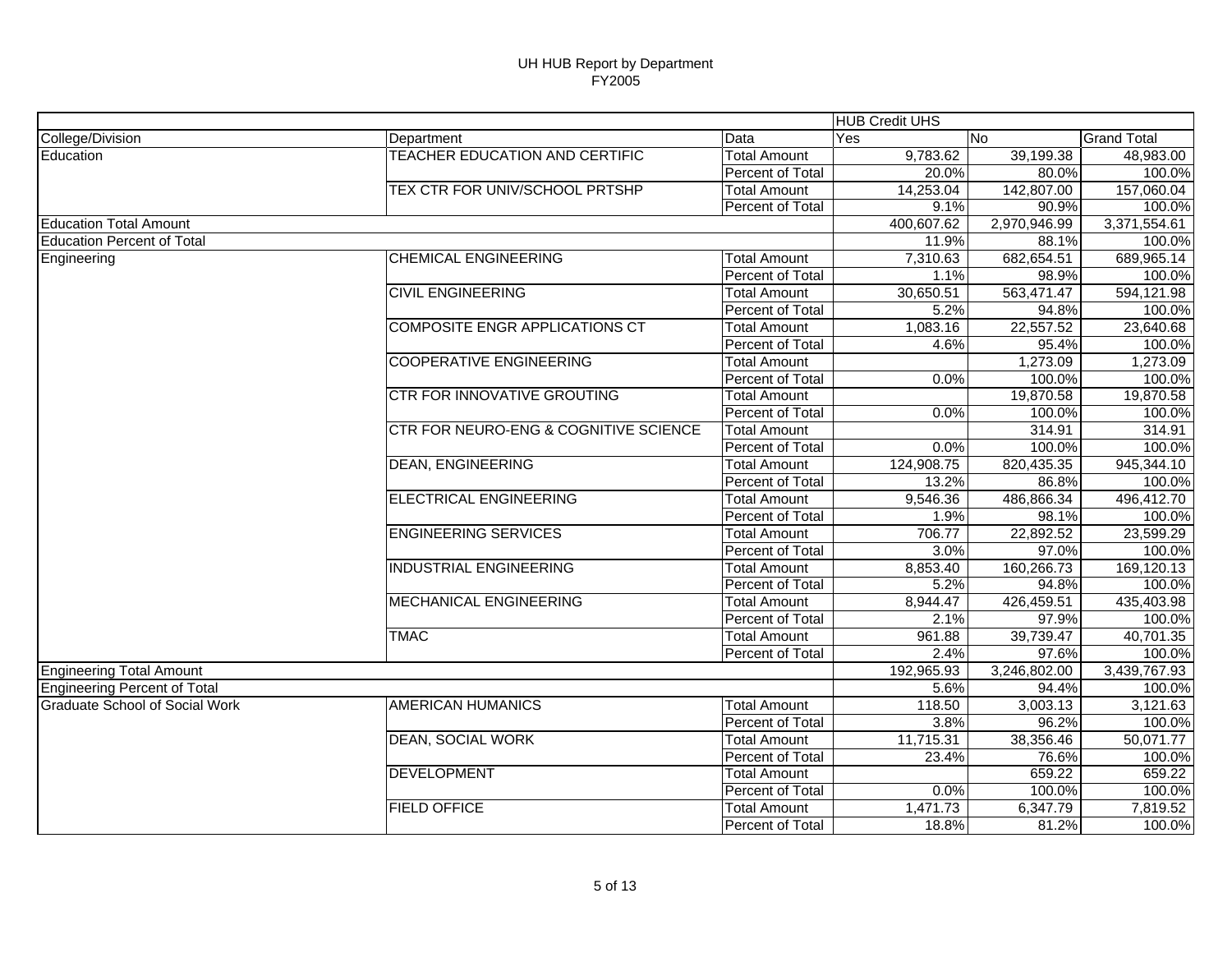|                                                  |                                           |                         | <b>HUB Credit UHS</b> |              |                    |
|--------------------------------------------------|-------------------------------------------|-------------------------|-----------------------|--------------|--------------------|
| College/Division                                 | Department                                | Data                    | Yes                   | No           | <b>Grand Total</b> |
| <b>Graduate School of Social Work</b>            | <b>LEARNING CENTER</b>                    | <b>Total Amount</b>     |                       | 288.00       | 288.00             |
|                                                  |                                           | Percent of Total        | 0.0%                  | 100.0%       | 100.0%             |
|                                                  | <b>MSW ADMISSIONS OFFICE</b>              | <b>Total Amount</b>     | 2,809.68              | 4,152.21     | 6,961.89           |
|                                                  |                                           | Percent of Total        | 40.4%                 | 59.6%        | 100.0%             |
|                                                  | <b>MSW PROGRAM</b>                        | <b>Total Amount</b>     | 2,217.41              | 11,045.83    | 13,263.24          |
|                                                  |                                           | Percent of Total        | 16.7%                 | 83.3%        | 100.0%             |
|                                                  | <b>ODSPR</b>                              | <b>Total Amount</b>     | 49.99                 | 3,450.04     | 3,500.03           |
|                                                  |                                           | Percent of Total        | 1.4%                  | 98.6%        | 100.0%             |
|                                                  | <b>PHD PROGRAM</b>                        | <b>Total Amount</b>     |                       | 2,359.92     | 2,359.92           |
|                                                  |                                           | Percent of Total        | 0.0%                  | 100.0%       | 100.0%             |
|                                                  | SOC WRK ACADEMY FOR RSRCH/PRAC            | <b>Total Amount</b>     | 12,501.13             | 120,200.68   | 132,701.81         |
|                                                  |                                           | Percent of Total        | 9.4%                  | 90.6%        | 100.0%             |
| Graduate School of Social Work Total Amount      |                                           |                         | 30,883.75             | 189,863.28   | 220,747.03         |
| Graduate School of Social Work Percent of Total  |                                           |                         | 14.0%                 | 86.0%        | 100.0%             |
| <b>Honors College</b>                            | <b>DEAN, HONORS COLLEGE</b>               | <b>Total Amount</b>     | 5,780.97              | 144,344.07   | 150,125.04         |
|                                                  |                                           | <b>Percent of Total</b> | 3.9%                  | 96.1%        | 100.0%             |
|                                                  | <b>HONORS COLLEGE</b>                     | <b>Total Amount</b>     | 36.50                 | 26,327.80    | 26,364.30          |
|                                                  |                                           | Percent of Total        | 0.1%                  | 99.9%        | 100.0%             |
| Honors College Total Amount                      |                                           |                         | 5,817.47              | 170,671.87   | 176,489.34         |
| Honors College Percent of Total                  |                                           |                         | 3.3%                  | 96.7%        | 100.0%             |
| Hotel and Restaurant Management                  | <b>DEAN, HOTEL &amp; RESTAURANT MANAG</b> | <b>Total Amount</b>     | 7,439.13              | 178,359.71   | 185,798.84         |
|                                                  |                                           | Percent of Total        | 4.0%                  | 96.0%        | 100.0%             |
|                                                  | HOTEL AND RESTAURANT MANAGEMEN            | <b>Total Amount</b>     | 106,542.60            | 785,843.27   | 892,385.87         |
|                                                  |                                           | Percent of Total        | 11.9%                 | 88.1%        | 100.0%             |
| Hotel and Restaurant Management Total Amount     |                                           |                         | 113,981.73            | 964,202.98   | 1,078,184.71       |
| Hotel and Restaurant Management Percent of Total |                                           |                         | 10.6%                 | 89.4%        | 100.0%             |
| Law Center                                       | DEAN, LAW                                 | <b>Total Amount</b>     | 164,350.12            | 1,146,003.72 | 1,310,353.84       |
|                                                  |                                           | Percent of Total        | 12.5%                 | 87.5%        | 100.0%             |
|                                                  | <b>INST FOR ENRGY, LAW &amp; ENTRPRSE</b> | <b>Total Amount</b>     | 2,265.67              | 80,059.03    | 82,324.70          |
|                                                  |                                           | Percent of Total        | 2.8%                  | 97.2%        | 100.0%             |
|                                                  | <b>LAW</b>                                | <b>Total Amount</b>     | 1,923.80              | 8,714.65     | 10,638.45          |
|                                                  |                                           | Percent of Total        | 18.1%                 | 81.9%        | 100.0%             |
|                                                  | <b>LAW INFORMATION TECHNOLOGY</b>         | <b>Total Amount</b>     | 100,132.47            | 211,021.85   | 311,154.32         |
|                                                  |                                           | Percent of Total        | 32.2%                 | 67.8%        | 100.0%             |
|                                                  | <b>LAW LIBRARY</b>                        | <b>Total Amount</b>     | 12,001.30             | 287,533.18   | 299,534.48         |
|                                                  |                                           | Percent of Total        | 4.0%                  | 96.0%        | 100.0%             |
| Law Center Total Amount                          |                                           |                         | 280,673.36            | 1,733,332.43 | 2,014,005.79       |
| Law Center Percent of Total                      |                                           |                         | 13.9%                 | 86.1%        | 100.0%             |
| <b>Liberal Arts and Social Sciences</b>          | <b>AEROSPACE STUDIES</b>                  | Total Amount            | 6,842.88              | 20,155.88    | 26,998.76          |
|                                                  |                                           | Percent of Total        | 25.3%                 | 74.7%        | 100.0%             |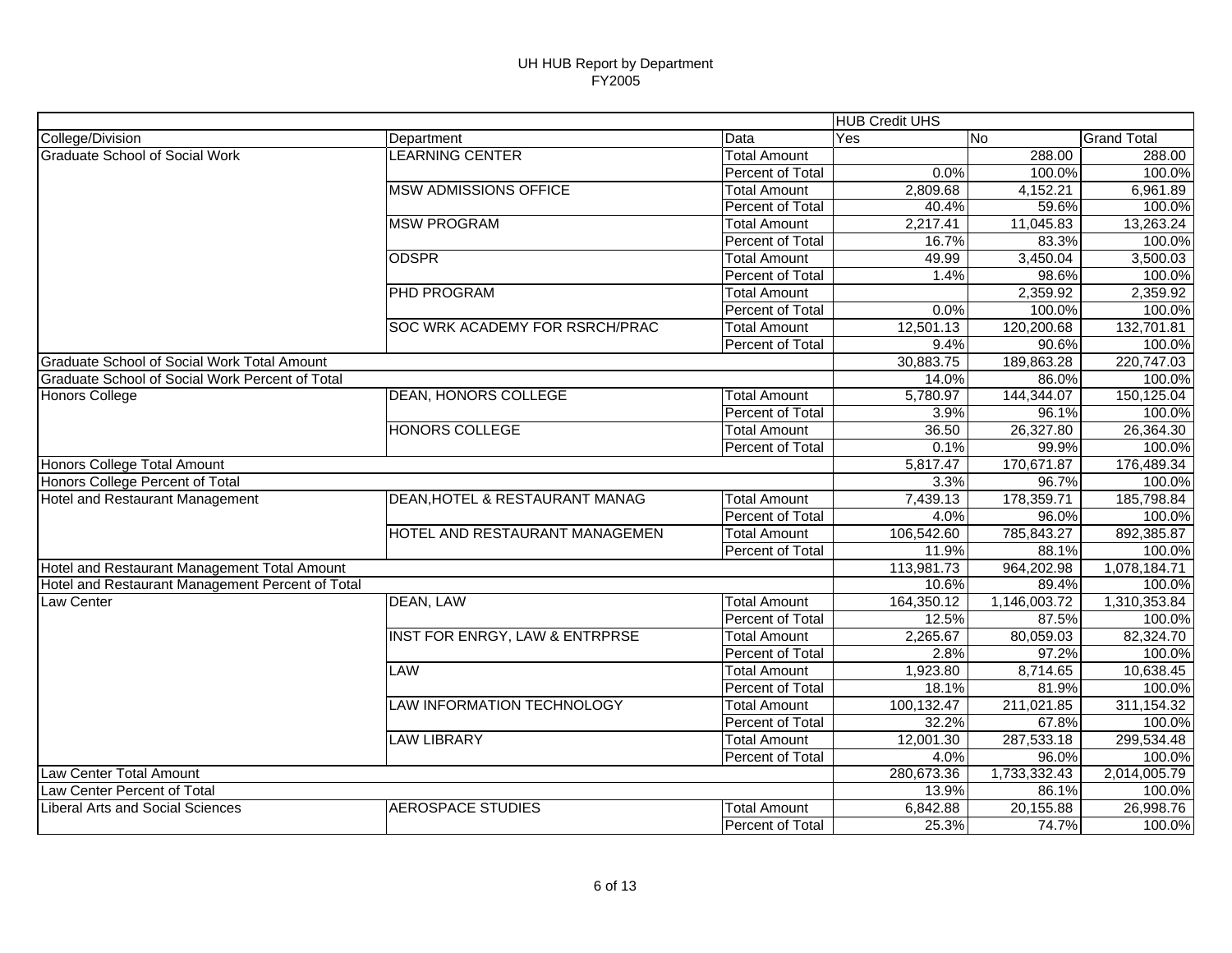|                                  |                                       |                     | <b>HUB Credit UHS</b> |                        |                    |
|----------------------------------|---------------------------------------|---------------------|-----------------------|------------------------|--------------------|
| College/Division                 | Department                            | Data                | Yes                   | No                     | <b>Grand Total</b> |
| Liberal Arts and Social Sciences | <b>AFRICAN-AMERICAN STUDIES</b>       | <b>Total Amount</b> | 8,480.68              | 26,212.88              | 34,693.56          |
|                                  |                                       | Percent of Total    | 24.4%                 | 75.6%                  | 100.0%             |
|                                  | <b>ANTHROPOLOGY</b>                   | <b>Total Amount</b> | 16,457.02             | 14,416.34              | 30,873.36          |
|                                  |                                       | Percent of Total    | 53.3%                 | 46.7%                  | 100.0%             |
|                                  | <b>ART</b>                            | <b>Total Amount</b> | 34,511.52             | 128,679.19             | 163,190.71         |
|                                  |                                       | Percent of Total    | 21.1%                 | 78.9%                  | 100.0%             |
|                                  | <b>ARTE PUBLICO</b>                   | <b>Total Amount</b> | 3,579.61              | 515,307.95             | 518,887.56         |
|                                  |                                       | Percent of Total    | 0.7%                  | 99.3%                  | 100.0%             |
|                                  | <b>BAND</b>                           | <b>Total Amount</b> |                       | 136,430.52             | 136,430.52         |
|                                  |                                       | Percent of Total    | 0.0%                  | 100.0%                 | 100.0%             |
|                                  | <b>BLAFFER GALLERY</b>                | <b>Total Amount</b> | 4,505.06              | 188,122.65             | 192,627.71         |
|                                  |                                       | Percent of Total    | 2.3%                  | 97.7%                  | 100.0%             |
|                                  | CENTER FOR PUBLIC POLICY              | <b>Total Amount</b> | 1,242.30              | 6,510.11               | 7,752.41           |
|                                  |                                       | Percent of Total    | 16.0%                 | 84.0%                  | 100.0%             |
|                                  | <b>COMMUNICATION</b>                  | <b>Total Amount</b> | 166,303.26            | 478,682.11             | 644,985.37         |
|                                  |                                       | Percent of Total    | 25.8%                 | 74.2%                  | 100.0%             |
|                                  | <b>COMMUNICATIONS DISORDERS</b>       | <b>Total Amount</b> | 2,430.19              | 102,498.95             | 104,929.14         |
|                                  |                                       | Percent of Total    | 2.3%                  | 97.7%                  | 100.0%             |
|                                  | DEAN, LIBERAL ARTS & SOC SCI          | <b>Total Amount</b> | 78,278.30             | 232,523.72             | 310,802.02         |
|                                  |                                       | Percent of Total    | 25.2%                 | 74.8%                  | 100.0%             |
|                                  | <b>ECONOMICS</b>                      | <b>Total Amount</b> | 42,899.70             | 134,061.22             | 176,960.92         |
|                                  |                                       | Percent of Total    | 24.2%                 | 75.8%                  | 100.0%             |
|                                  | <b>ENGLISH</b>                        | <b>Total Amount</b> | 34,002.02             | 117,874.66             | 151,876.68         |
|                                  |                                       | Percent of Total    | 22.4%                 | 77.6%                  | 100.0%             |
|                                  | <b>HISTORY</b>                        | <b>Total Amount</b> | 852.59                | 95,979.20              | 96,831.79          |
|                                  |                                       | Percent of Total    | 0.9%                  | 99.1%                  | 100.0%             |
|                                  | <b>INTERNATIONAL TELECOM RES INST</b> | <b>Total Amount</b> |                       | 815.70                 | 815.70             |
|                                  |                                       | Percent of Total    | 0.0%                  | 100.0%                 | 100.0%             |
|                                  | <b>MEXICAN-AMERICAN STUDIES</b>       | <b>Total Amount</b> | 5,751.92              | 68,107.41              | 73,859.33          |
|                                  |                                       | Percent of Total    | 7.8%                  | 92.2%                  | 100.0%             |
|                                  | <b>MILITARY SCIENCE</b>               | <b>Total Amount</b> | 242.85                | 6,883.36               | 7,126.21           |
|                                  |                                       | Percent of Total    | 3.4%                  | 96.6%                  | 100.0%             |
|                                  | MODERN AND CLASSICAL LANGUAGES        | <b>Total Amount</b> | 25,182.58             | 82,629.24              | 107,811.82         |
|                                  |                                       | Percent of Total    | 23.4%                 | 76.6%                  | 100.0%             |
|                                  | <b>MUSIC</b>                          | <b>Total Amount</b> | 11,724.97             | 322,906.84             | 334,631.81         |
|                                  |                                       | Percent of Total    | 3.5%                  | 96.5%                  | 100.0%             |
|                                  | <b>PHILOSOPHY</b>                     | <b>Total Amount</b> | 22.86                 | $\overline{24,119.63}$ | 24,142.49          |
|                                  |                                       | Percent of Total    | 0.1%                  | 99.9%                  | 100.0%             |
|                                  | POLITICAL SCIENCE                     | <b>Total Amount</b> | 28,531.99             | 101,219.16             | 129,751.15         |
|                                  |                                       | Percent of Total    | 22.0%                 | 78.0%                  | 100.0%             |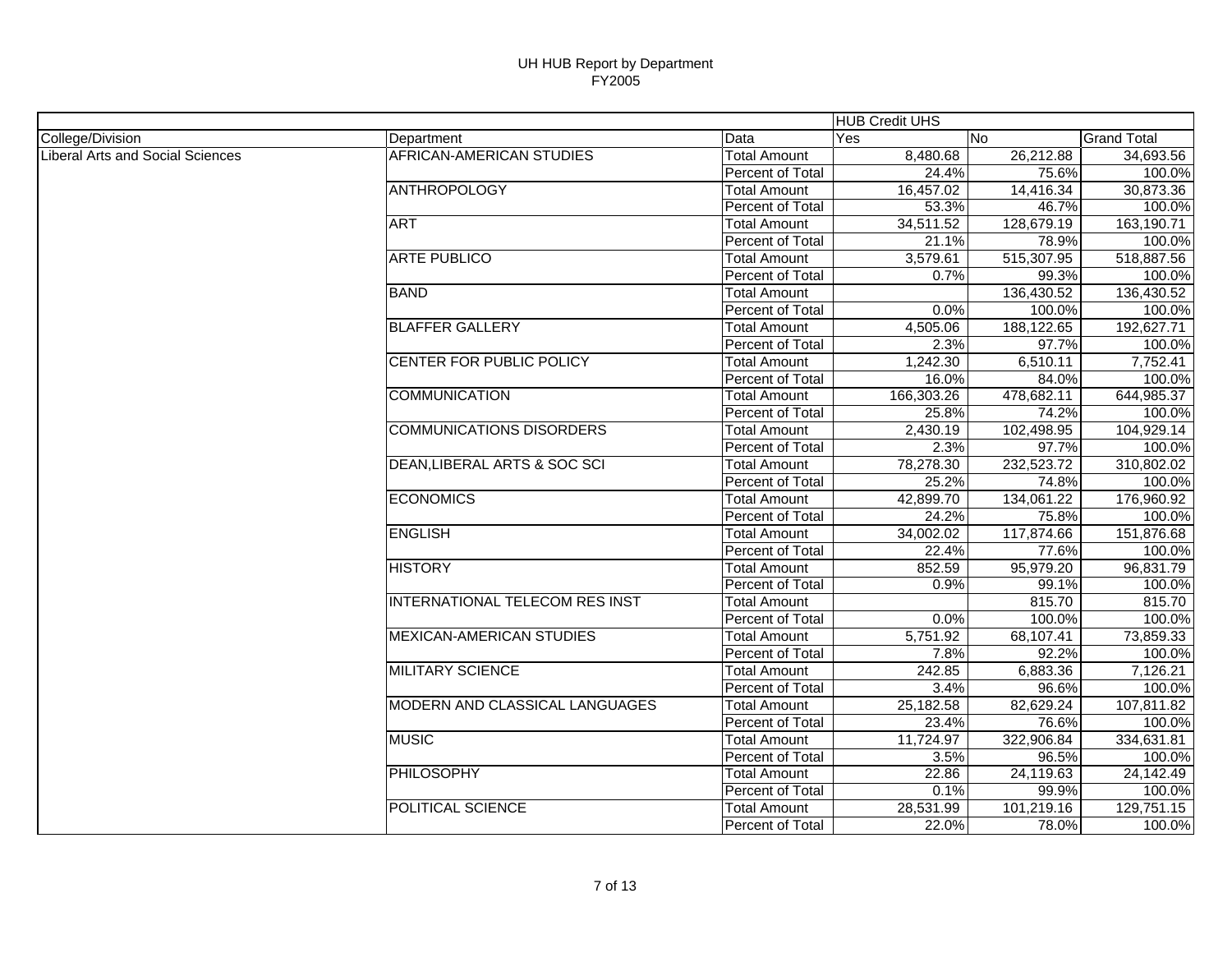|                                                   |                                           |                     | <b>HUB Credit UHS</b> |              |                    |
|---------------------------------------------------|-------------------------------------------|---------------------|-----------------------|--------------|--------------------|
| College/Division                                  | Department                                | Data                | Yes                   | <b>No</b>    | <b>Grand Total</b> |
| <b>Liberal Arts and Social Sciences</b>           | <b>PSYCHOLOGY</b>                         | <b>Total Amount</b> | 12,252.89             | 479,474.35   | 491,727.24         |
|                                                   |                                           | Percent of Total    | 2.5%                  | 97.5%        | 100.0%             |
|                                                   | <b>RELIGIOUS STUDIES</b>                  | <b>Total Amount</b> |                       | 101.71       | 101.71             |
|                                                   |                                           | Percent of Total    | 0.0%                  | 100.0%       | 100.0%             |
|                                                   | <b>SOCIOLOGY</b>                          | <b>Total Amount</b> | 15,312.79             | 31,303.44    | 46,616.23          |
|                                                   |                                           | Percent of Total    | 32.8%                 | 67.2%        | 100.0%             |
|                                                   | <b>THEATRE</b>                            | <b>Total Amount</b> | 8,088.04              | 105,173.85   | 113,261.89         |
|                                                   |                                           | Percent of Total    | 7.1%                  | 92.9%        | 100.0%             |
|                                                   | <b>WOMEN'S STUDIES PROGRAM</b>            | <b>Total Amount</b> | 40.95                 | 20,114.09    | 20,155.04          |
|                                                   |                                           | Percent of Total    | 0.2%                  | 99.8%        | 100.0%             |
|                                                   | <b>WRITING CENTER</b>                     | <b>Total Amount</b> | 7,067.66              | 14,203.84    | 21,271.50          |
|                                                   |                                           | Percent of Total    | 33.2%                 | 66.8%        | 100.0%             |
| Liberal Arts and Social Sciences Total Amount     |                                           |                     | 514,604.63            | 3,454,508.00 | 3,969,112.63       |
| Liberal Arts and Social Sciences Percent of Total |                                           |                     | 13.0%                 | 87.0%        | 100.0%             |
| Library                                           | UNIVERSITY LIBRARIES                      | <b>Total Amount</b> | 609,761.61            | 3,508,515.16 | 4,118,276.77       |
|                                                   |                                           | Percent of Total    | 14.8%                 | 85.2%        | 100.0%             |
| <b>Library Total Amount</b>                       |                                           |                     | 609,761.61            | 3,508,515.16 | 4,118,276.77       |
| <b>Library Percent of Total</b>                   |                                           |                     | 14.8%                 | 85.2%        | 100.0%             |
| Natural Science and Mathematics                   | <b>BIOCHEM &amp; BIOPHYS SCIENCE-OLD</b>  | <b>Total Amount</b> |                       | 13,851.75    | 13,851.75          |
|                                                   |                                           | Percent of Total    | 0.0%                  | 100.0%       | 100.0%             |
|                                                   | <b>BIOLOGY &amp; BIOCHEMISTRY</b>         | <b>Total Amount</b> | 52,067.61             | 1,344,999.40 | 1,397,067.01       |
|                                                   |                                           | Percent of Total    | 3.7%                  | 96.3%        | 100.0%             |
|                                                   | <b>CAGE INSTITUTE</b>                     | <b>Total Amount</b> |                       | 326.70       | 326.70             |
|                                                   |                                           | Percent of Total    | 0.0%                  | 100.0%       | 100.0%             |
|                                                   | <b>CHEMISTRY</b>                          | <b>Total Amount</b> | 57,985.84             | 1,098,912.97 | 1,156,898.81       |
|                                                   |                                           | Percent of Total    | 5.0%                  | 95.0%        | 100.0%             |
|                                                   | <b>COMPUTER SCIENCE</b>                   | <b>Total Amount</b> | 29,866.24             | 280,896.97   | 310,763.21         |
|                                                   |                                           | Percent of Total    | 9.6%                  | 90.4%        | 100.0%             |
|                                                   | <b>DEAN, NATURAL SCIENCE &amp; MATHE</b>  | <b>Total Amount</b> | 60,364.00             | 327,834.11   | 388,198.11         |
|                                                   |                                           | Percent of Total    | 15.5%                 | 84.5%        | 100.0%             |
|                                                   | <b>GEOLOGY</b>                            | <b>Total Amount</b> | 26,569.84             | 985,074.89   | 1,011,644.73       |
|                                                   |                                           | Percent of Total    | 2.6%                  | 97.4%        | 100.0%             |
|                                                   | <b>IMAQS</b>                              | <b>Total Amount</b> | 3,383.75              | 157,789.72   | 161,173.47         |
|                                                   |                                           | Percent of Total    | 2.1%                  | 97.9%        | 100.0%             |
|                                                   | <b>INST FOR THEORETICAL &amp; ENG SCI</b> | Total Amount        |                       | 82.20        | 82.20              |
|                                                   |                                           | Percent of Total    | 0.0%                  | 100.0%       | 100.0%             |
|                                                   | INSTITUTE FOR MOLECULAR DESIGN            | <b>Total Amount</b> | 2,025.20              | 9,368.04     | 11,393.24          |
|                                                   |                                           | Percent of Total    | 17.8%                 | 82.2%        | 100.0%             |
|                                                   | <b>MATHEMATICS</b>                        | <b>Total Amount</b> | 59,656.75             | 264,510.17   | 324,166.92         |
|                                                   |                                           | Percent of Total    | 18.4%                 | 81.6%        | 100.0%             |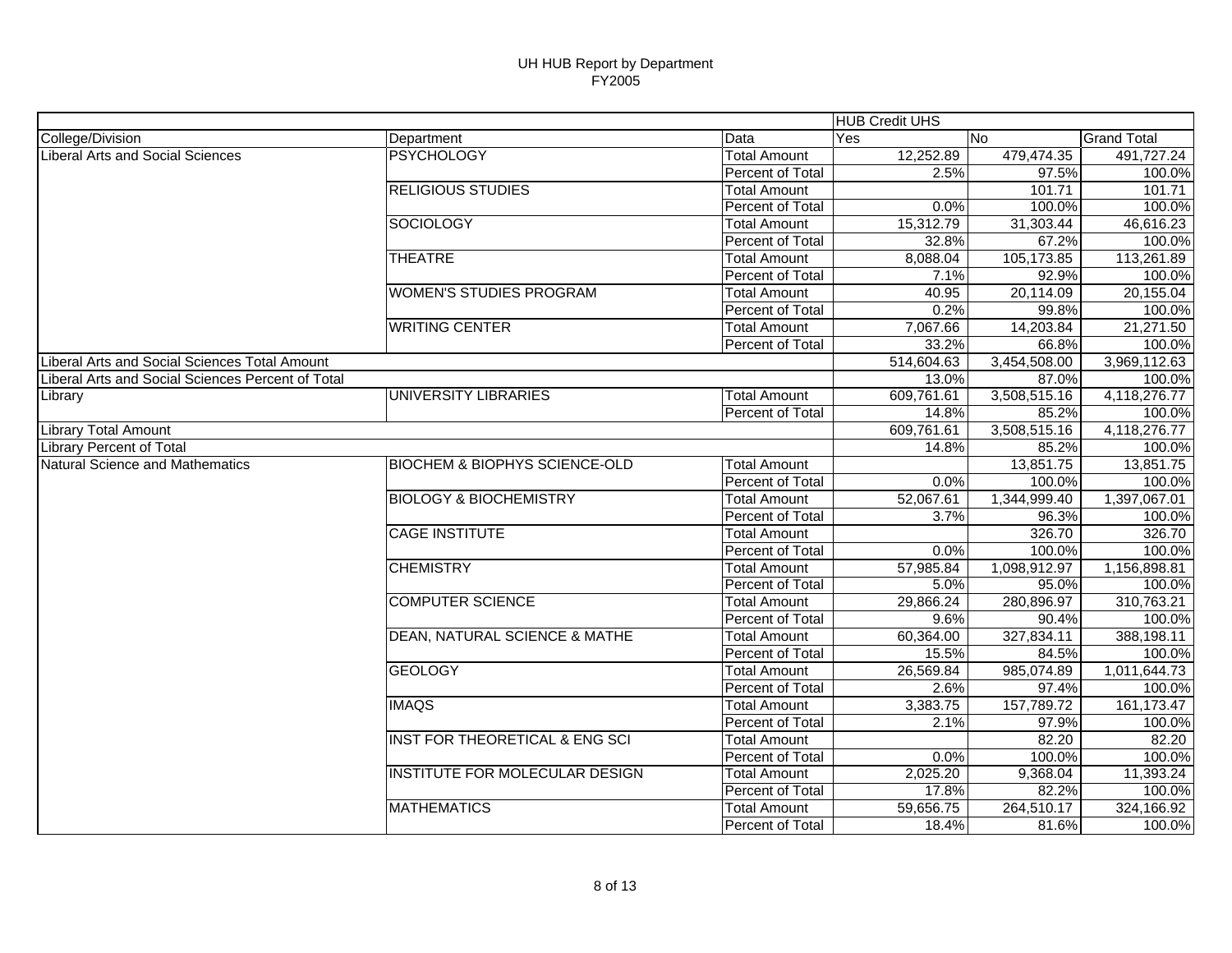|                                                  |                                           |                     | <b>HUB Credit UHS</b>                                                                                                                                                                                                                                                                                                                                                                                                                                                                                                                                                                                                                                                                                                                                                                       |              |                    |
|--------------------------------------------------|-------------------------------------------|---------------------|---------------------------------------------------------------------------------------------------------------------------------------------------------------------------------------------------------------------------------------------------------------------------------------------------------------------------------------------------------------------------------------------------------------------------------------------------------------------------------------------------------------------------------------------------------------------------------------------------------------------------------------------------------------------------------------------------------------------------------------------------------------------------------------------|--------------|--------------------|
| College/Division                                 | Department                                | Data                | Yes                                                                                                                                                                                                                                                                                                                                                                                                                                                                                                                                                                                                                                                                                                                                                                                         |              | <b>Grand Total</b> |
| Natural Science and Mathematics                  | <b>PHYSICS</b>                            | <b>Total Amount</b> | 15,198.75                                                                                                                                                                                                                                                                                                                                                                                                                                                                                                                                                                                                                                                                                                                                                                                   | 326,184.34   | 341,383.09         |
|                                                  |                                           | Percent of Total    |                                                                                                                                                                                                                                                                                                                                                                                                                                                                                                                                                                                                                                                                                                                                                                                             |              | 100.0%             |
| Natural Science and Mathematics Total Amount     |                                           |                     | 307,117.98                                                                                                                                                                                                                                                                                                                                                                                                                                                                                                                                                                                                                                                                                                                                                                                  | 4,809,831.26 | 5,116,949.24       |
| Natural Science and Mathematics Percent of Total |                                           |                     |                                                                                                                                                                                                                                                                                                                                                                                                                                                                                                                                                                                                                                                                                                                                                                                             |              | 100.0%             |
| Optometry                                        | <b>DEAN, OPTOMETRY</b>                    | <b>Total Amount</b> | 130,612.76                                                                                                                                                                                                                                                                                                                                                                                                                                                                                                                                                                                                                                                                                                                                                                                  | 876,151.02   | 1,006,763.78       |
|                                                  |                                           | Percent of Total    |                                                                                                                                                                                                                                                                                                                                                                                                                                                                                                                                                                                                                                                                                                                                                                                             |              | 100.0%             |
|                                                  | OPT VISION SCIENCES                       | <b>Total Amount</b> | 4,358.21                                                                                                                                                                                                                                                                                                                                                                                                                                                                                                                                                                                                                                                                                                                                                                                    | 331,208.30   | 335,566.51         |
|                                                  |                                           | Percent of Total    |                                                                                                                                                                                                                                                                                                                                                                                                                                                                                                                                                                                                                                                                                                                                                                                             |              | 100.0%             |
|                                                  | <b>OPTOMETRY CLINIC</b>                   | <b>Total Amount</b> |                                                                                                                                                                                                                                                                                                                                                                                                                                                                                                                                                                                                                                                                                                                                                                                             | 158,013.54   | 193,146.32         |
|                                                  |                                           | Percent of Total    |                                                                                                                                                                                                                                                                                                                                                                                                                                                                                                                                                                                                                                                                                                                                                                                             |              | 100.0%             |
| <b>Optometry Total Amount</b>                    |                                           |                     | 170,103.75                                                                                                                                                                                                                                                                                                                                                                                                                                                                                                                                                                                                                                                                                                                                                                                  |              | 1,535,476.61       |
| Optometry Percent of Total                       |                                           |                     |                                                                                                                                                                                                                                                                                                                                                                                                                                                                                                                                                                                                                                                                                                                                                                                             |              | 100.0%             |
| Pharmacy                                         | <b>CLINICAL PHARMACY &amp; ADMINISTRA</b> | <b>Total Amount</b> | 2,718.37                                                                                                                                                                                                                                                                                                                                                                                                                                                                                                                                                                                                                                                                                                                                                                                    | 206,666.31   | 209,384.68         |
|                                                  |                                           | Percent of Total    |                                                                                                                                                                                                                                                                                                                                                                                                                                                                                                                                                                                                                                                                                                                                                                                             |              | 100.0%             |
|                                                  | <b>DEAN, PHARMACY</b>                     | <b>Total Amount</b> | 42,354.51                                                                                                                                                                                                                                                                                                                                                                                                                                                                                                                                                                                                                                                                                                                                                                                   | 785,787.81   | 828,142.32         |
|                                                  |                                           | Percent of Total    |                                                                                                                                                                                                                                                                                                                                                                                                                                                                                                                                                                                                                                                                                                                                                                                             |              | 100.0%             |
|                                                  | <b>INSTITUTE FOR DRUG EDUCATION</b>       | <b>Total Amount</b> |                                                                                                                                                                                                                                                                                                                                                                                                                                                                                                                                                                                                                                                                                                                                                                                             | 12,809.78    | 12,809.78          |
|                                                  |                                           | Percent of Total    |                                                                                                                                                                                                                                                                                                                                                                                                                                                                                                                                                                                                                                                                                                                                                                                             |              | 100.0%             |
|                                                  | PHARMACOLOGICAL & PHARMACEUTIC            | <b>Total Amount</b> | 736.75                                                                                                                                                                                                                                                                                                                                                                                                                                                                                                                                                                                                                                                                                                                                                                                      | 499,599.33   | 500,336.08         |
|                                                  |                                           | Percent of Total    |                                                                                                                                                                                                                                                                                                                                                                                                                                                                                                                                                                                                                                                                                                                                                                                             |              | 100.0%             |
| Pharmacy Total Amount                            |                                           |                     | 45,809.63                                                                                                                                                                                                                                                                                                                                                                                                                                                                                                                                                                                                                                                                                                                                                                                   | 1,504,863.23 | 1,550,672.86       |
| <b>Pharmacy Percent of Total</b>                 |                                           |                     |                                                                                                                                                                                                                                                                                                                                                                                                                                                                                                                                                                                                                                                                                                                                                                                             |              | 100.0%             |
| President                                        | <b>AFFIRMATIVE ACTION</b>                 | <b>Total Amount</b> | 3,227.80                                                                                                                                                                                                                                                                                                                                                                                                                                                                                                                                                                                                                                                                                                                                                                                    | 13,198.12    | 16,425.92          |
|                                                  |                                           | Percent of Total    |                                                                                                                                                                                                                                                                                                                                                                                                                                                                                                                                                                                                                                                                                                                                                                                             |              | 100.0%             |
|                                                  | <b>CONTRACTS ADMINISTRATION</b>           | <b>Total Amount</b> | 5,411.79                                                                                                                                                                                                                                                                                                                                                                                                                                                                                                                                                                                                                                                                                                                                                                                    | 1,780.90     | 7,192.69           |
|                                                  |                                           | Percent of Total    |                                                                                                                                                                                                                                                                                                                                                                                                                                                                                                                                                                                                                                                                                                                                                                                             |              | 100.0%             |
|                                                  | <b>INTERCOLLEGIATE ATHLETICS</b>          | <b>Total Amount</b> | 118,446.85                                                                                                                                                                                                                                                                                                                                                                                                                                                                                                                                                                                                                                                                                                                                                                                  | 2,526,935.12 | 2,645,381.97       |
|                                                  |                                           | Percent of Total    | No<br>4.5%<br>95.5%<br>6.0%<br>94.0%<br>13.0%<br>87.0%<br>98.7%<br>1.3%<br>35,132.78<br>18.2%<br>81.8%<br>1,365,372.86<br>88.9%<br>11.1%<br>1.3%<br>98.7%<br>5.1%<br>94.9%<br>100.0%<br>0.0%<br>99.9%<br>0.1%<br>3.0%<br>97.0%<br>19.7%<br>80.3%<br>24.8%<br>75.2%<br>4.5%<br>95.5%<br><b>Total Amount</b><br>63,303.57<br>358,231.62<br>Percent of Total<br>15.0%<br>85.0%<br>11,307.00<br>39,116.68<br><b>Total Amount</b><br>Percent of Total<br>22.4%<br>77.6%<br><b>Total Amount</b><br>744.22<br>3,104.35<br>19.3%<br>80.7%<br>Percent of Total<br>2,942,366.79<br>202,441.23<br>6.4%<br>93.6%<br><b>Total Amount</b><br>(44.83)<br>19,067.29<br><b>Percent of Total</b><br>$-0.2%$<br>100.2%<br><b>Total Amount</b><br>27,263.34<br>109,192.54<br>20.0%<br>Percent of Total<br>80.0% | 100.0%       |                    |
|                                                  | OFFICE OF SPECIAL EVENTS                  |                     |                                                                                                                                                                                                                                                                                                                                                                                                                                                                                                                                                                                                                                                                                                                                                                                             |              | 421,535.19         |
|                                                  |                                           |                     |                                                                                                                                                                                                                                                                                                                                                                                                                                                                                                                                                                                                                                                                                                                                                                                             |              | 100.0%             |
|                                                  | <b>PRESIDENT</b>                          |                     |                                                                                                                                                                                                                                                                                                                                                                                                                                                                                                                                                                                                                                                                                                                                                                                             |              | 50,423.68          |
|                                                  |                                           |                     |                                                                                                                                                                                                                                                                                                                                                                                                                                                                                                                                                                                                                                                                                                                                                                                             |              | 100.0%             |
|                                                  | <b>STAFF COUNCIL</b>                      |                     |                                                                                                                                                                                                                                                                                                                                                                                                                                                                                                                                                                                                                                                                                                                                                                                             |              | 3,848.57           |
|                                                  |                                           |                     |                                                                                                                                                                                                                                                                                                                                                                                                                                                                                                                                                                                                                                                                                                                                                                                             |              | 100.0%             |
| <b>President Total Amount</b>                    |                                           |                     |                                                                                                                                                                                                                                                                                                                                                                                                                                                                                                                                                                                                                                                                                                                                                                                             |              | 3,144,808.02       |
| <b>President Percent of Total</b>                |                                           |                     |                                                                                                                                                                                                                                                                                                                                                                                                                                                                                                                                                                                                                                                                                                                                                                                             |              | 100.0%             |
| Research                                         | ALLIED GEOPHYSICAL LABORATORIE            |                     |                                                                                                                                                                                                                                                                                                                                                                                                                                                                                                                                                                                                                                                                                                                                                                                             |              | 19,022.46          |
|                                                  |                                           |                     |                                                                                                                                                                                                                                                                                                                                                                                                                                                                                                                                                                                                                                                                                                                                                                                             |              | 100.0%             |
|                                                  | <b>ANIMAL CARE OPERATIONS</b>             |                     |                                                                                                                                                                                                                                                                                                                                                                                                                                                                                                                                                                                                                                                                                                                                                                                             |              | 136,455.88         |
|                                                  |                                           |                     |                                                                                                                                                                                                                                                                                                                                                                                                                                                                                                                                                                                                                                                                                                                                                                                             |              | 100.0%             |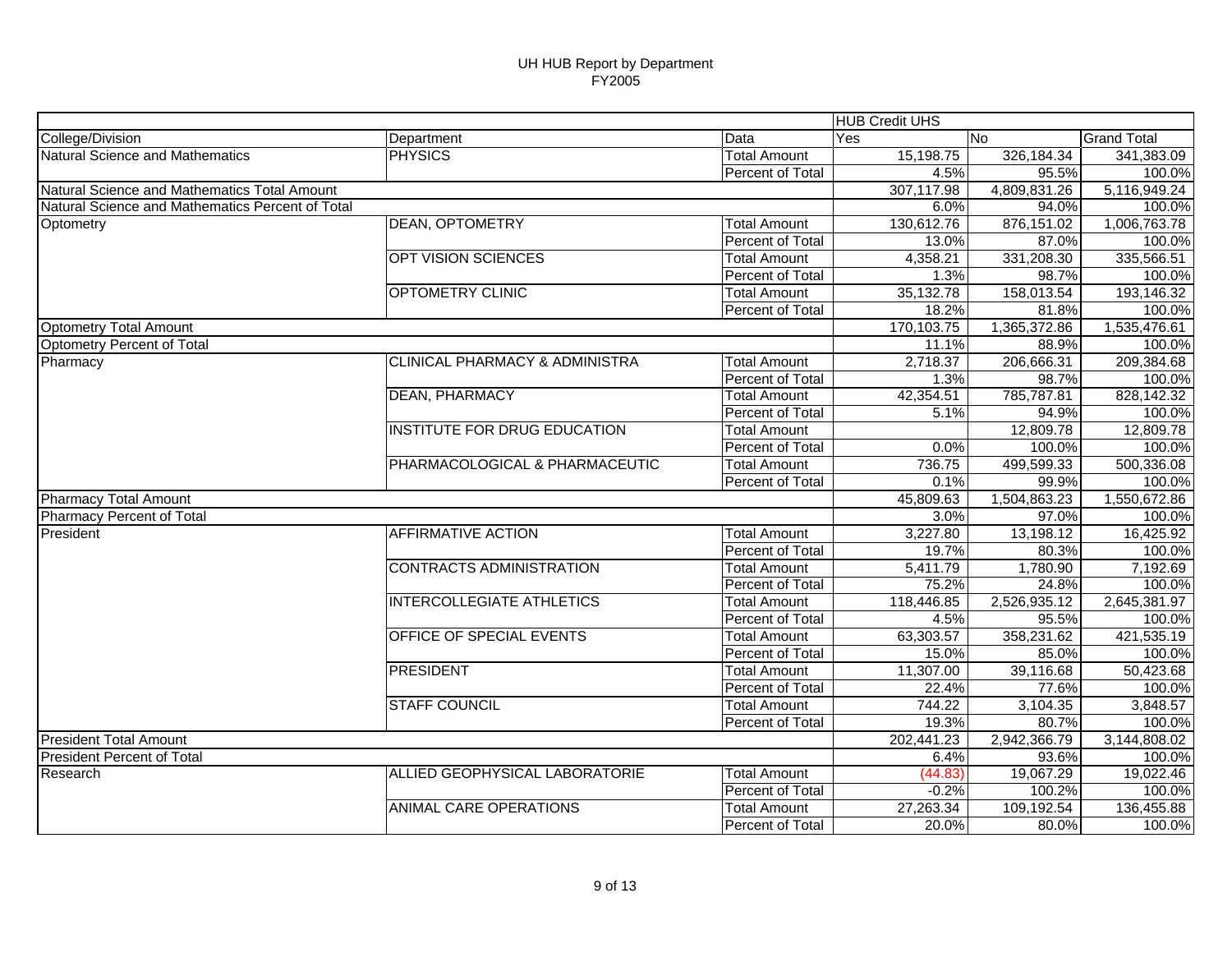| College/Division<br>Data<br>No.<br><b>Grand Total</b><br>Yes<br>Department<br>CENTER FOR ADVANCED MATERIALS<br>688.54<br><b>Total Amount</b><br>Percent of Total<br>0.0%<br>100.0%<br>ENVIRONMENTAL INSTIT-HOUSTON<br><b>Total Amount</b><br>169.99<br>10,163.55<br>1.6%<br>98.4%<br>Percent of Total<br><b>GRANTS AND CONTRACTS</b><br>Total Amount<br>19,632.85<br>60,651.57<br>Percent of Total<br>24.5%<br>75.5%<br><b>HOUSTON COASTAL CENTER</b><br><b>Total Amount</b><br>5,652.82<br>Percent of Total<br>0.0%<br>100.0%<br><b>INSTITUTE FOR SPACE SYSTEMS</b><br><b>Total Amount</b><br>109.00<br>5,953.93<br>Percent of Total<br>1.8%<br>98.2%<br>MAT. RES. SCI & ENGR. CTR<br>113,655.80<br><b>Total Amount</b><br>339.00<br>0.3%<br>Percent of Total<br>99.7%<br>OFFICE OF TECHNOLOGY MANAGEMEN<br>131,698.23<br><b>Total Amount</b><br>2,371.08<br>Percent of Total<br>1.8%<br>98.2%<br>376,842.99<br><b>RESEARCH</b><br><b>Total Amount</b><br>20,843.06<br>Percent of Total<br>5.2%<br>94.8%<br><b>RESEARCH FINANCIAL SERVICES</b><br><b>Total Amount</b><br>10,688.45<br>5,607.56<br>16,296.01<br>Percent of Total<br>65.6%<br>34.4%<br><b>RESEARCH INFORMATION CENTER</b><br>119,288.55<br>159,034.85<br><b>Total Amount</b><br>Percent of Total<br>57.1%<br>42.9%<br>RESEARCH POLICIES/COMP/COMMITT<br>2,639.09<br><b>Total Amount</b><br>3,613.54<br>42.2%<br>Percent of Total<br>57.8%<br>SPACE VACUUM EPITAXY CENTER<br>154.46<br>91,590.37<br><b>Total Amount</b><br>Percent of Total<br>0.2%<br>99.8%<br><b>SUPER CONDUCT &amp; ADV MATERIALS</b><br>23,469.23<br>1,163,843.47<br>Total Amount<br>Percent of Total<br>2.0%<br>98.0%<br><b>TIMES</b><br>313,257.01<br>18,619.16<br>294,637.85<br><b>Total Amount</b><br>Percent of Total<br>5.9%<br>94.1%<br>TX LEARNING/COMPUTATIONAL CTR<br>2,219,011.09<br>2,277,627.68<br><b>Total Amount</b><br>58,616.59<br>2.6%<br>Percent of Total<br>97.4%<br>4,769,931.54<br>5,075,065.01<br>305,133.47<br>Research Percent of Total<br>6.0%<br>94.0%<br><b>CAMPUS ACTIVITIES</b><br><b>Total Amount</b><br>21,655.99<br>195,043.03<br><b>Student Affairs</b><br><b>Percent of Total</b><br>10.0%<br>90.0%<br><b>CENTER FOR STUDENTS W/DISABILI</b><br>38,233.66<br><b>Total Amount</b><br>190,477.62<br>Percent of Total<br>16.7%<br>83.3%<br><b>CHILD CARE CENTER</b><br>25,938.23<br>113,912.31<br><b>Total Amount</b><br>18.5%<br>Percent of Total<br>81.5%<br><b>COUNSELING AND PSYCH SVCS</b><br><b>Total Amount</b><br>2,333.09<br>26,874.06<br>Percent of Total<br>8.0%<br>92.0% |                              |  | <b>HUB Credit UHS</b> |        |
|--------------------------------------------------------------------------------------------------------------------------------------------------------------------------------------------------------------------------------------------------------------------------------------------------------------------------------------------------------------------------------------------------------------------------------------------------------------------------------------------------------------------------------------------------------------------------------------------------------------------------------------------------------------------------------------------------------------------------------------------------------------------------------------------------------------------------------------------------------------------------------------------------------------------------------------------------------------------------------------------------------------------------------------------------------------------------------------------------------------------------------------------------------------------------------------------------------------------------------------------------------------------------------------------------------------------------------------------------------------------------------------------------------------------------------------------------------------------------------------------------------------------------------------------------------------------------------------------------------------------------------------------------------------------------------------------------------------------------------------------------------------------------------------------------------------------------------------------------------------------------------------------------------------------------------------------------------------------------------------------------------------------------------------------------------------------------------------------------------------------------------------------------------------------------------------------------------------------------------------------------------------------------------------------------------------------------------------------------------------------------------------------------------------------------------------------------------------------------------------------------------------------------------------------------------|------------------------------|--|-----------------------|--------|
|                                                                                                                                                                                                                                                                                                                                                                                                                                                                                                                                                                                                                                                                                                                                                                                                                                                                                                                                                                                                                                                                                                                                                                                                                                                                                                                                                                                                                                                                                                                                                                                                                                                                                                                                                                                                                                                                                                                                                                                                                                                                                                                                                                                                                                                                                                                                                                                                                                                                                                                                                        |                              |  |                       |        |
| 100.0%<br>10,333.54<br>100.0%<br>80.284.42<br>100.0%<br>5,652.82<br>100.0%<br>6,062.93<br>100.0%<br>113,994.80<br>100.0%<br>134,069.31<br>100.0%<br>397,686.05<br>100.0%<br>100.0%<br>278,323.40<br>100.0%<br>6,252.63<br>100.0%<br>91,744.83<br>100.0%<br>1,187,312.70<br>100.0%<br>100.0%<br>100.0%<br>100.0%<br>216,699.02<br>100.0%<br>228,711.28<br>100.0%<br>139,850.54<br>100.0%<br>29,207.15<br>100.0%                                                                                                                                                                                                                                                                                                                                                                                                                                                                                                                                                                                                                                                                                                                                                                                                                                                                                                                                                                                                                                                                                                                                                                                                                                                                                                                                                                                                                                                                                                                                                                                                                                                                                                                                                                                                                                                                                                                                                                                                                                                                                                                                         | Research                     |  |                       | 688.54 |
|                                                                                                                                                                                                                                                                                                                                                                                                                                                                                                                                                                                                                                                                                                                                                                                                                                                                                                                                                                                                                                                                                                                                                                                                                                                                                                                                                                                                                                                                                                                                                                                                                                                                                                                                                                                                                                                                                                                                                                                                                                                                                                                                                                                                                                                                                                                                                                                                                                                                                                                                                        |                              |  |                       |        |
|                                                                                                                                                                                                                                                                                                                                                                                                                                                                                                                                                                                                                                                                                                                                                                                                                                                                                                                                                                                                                                                                                                                                                                                                                                                                                                                                                                                                                                                                                                                                                                                                                                                                                                                                                                                                                                                                                                                                                                                                                                                                                                                                                                                                                                                                                                                                                                                                                                                                                                                                                        |                              |  |                       |        |
|                                                                                                                                                                                                                                                                                                                                                                                                                                                                                                                                                                                                                                                                                                                                                                                                                                                                                                                                                                                                                                                                                                                                                                                                                                                                                                                                                                                                                                                                                                                                                                                                                                                                                                                                                                                                                                                                                                                                                                                                                                                                                                                                                                                                                                                                                                                                                                                                                                                                                                                                                        |                              |  |                       |        |
|                                                                                                                                                                                                                                                                                                                                                                                                                                                                                                                                                                                                                                                                                                                                                                                                                                                                                                                                                                                                                                                                                                                                                                                                                                                                                                                                                                                                                                                                                                                                                                                                                                                                                                                                                                                                                                                                                                                                                                                                                                                                                                                                                                                                                                                                                                                                                                                                                                                                                                                                                        |                              |  |                       |        |
|                                                                                                                                                                                                                                                                                                                                                                                                                                                                                                                                                                                                                                                                                                                                                                                                                                                                                                                                                                                                                                                                                                                                                                                                                                                                                                                                                                                                                                                                                                                                                                                                                                                                                                                                                                                                                                                                                                                                                                                                                                                                                                                                                                                                                                                                                                                                                                                                                                                                                                                                                        |                              |  |                       |        |
|                                                                                                                                                                                                                                                                                                                                                                                                                                                                                                                                                                                                                                                                                                                                                                                                                                                                                                                                                                                                                                                                                                                                                                                                                                                                                                                                                                                                                                                                                                                                                                                                                                                                                                                                                                                                                                                                                                                                                                                                                                                                                                                                                                                                                                                                                                                                                                                                                                                                                                                                                        |                              |  |                       |        |
|                                                                                                                                                                                                                                                                                                                                                                                                                                                                                                                                                                                                                                                                                                                                                                                                                                                                                                                                                                                                                                                                                                                                                                                                                                                                                                                                                                                                                                                                                                                                                                                                                                                                                                                                                                                                                                                                                                                                                                                                                                                                                                                                                                                                                                                                                                                                                                                                                                                                                                                                                        |                              |  |                       |        |
|                                                                                                                                                                                                                                                                                                                                                                                                                                                                                                                                                                                                                                                                                                                                                                                                                                                                                                                                                                                                                                                                                                                                                                                                                                                                                                                                                                                                                                                                                                                                                                                                                                                                                                                                                                                                                                                                                                                                                                                                                                                                                                                                                                                                                                                                                                                                                                                                                                                                                                                                                        |                              |  |                       |        |
|                                                                                                                                                                                                                                                                                                                                                                                                                                                                                                                                                                                                                                                                                                                                                                                                                                                                                                                                                                                                                                                                                                                                                                                                                                                                                                                                                                                                                                                                                                                                                                                                                                                                                                                                                                                                                                                                                                                                                                                                                                                                                                                                                                                                                                                                                                                                                                                                                                                                                                                                                        |                              |  |                       |        |
|                                                                                                                                                                                                                                                                                                                                                                                                                                                                                                                                                                                                                                                                                                                                                                                                                                                                                                                                                                                                                                                                                                                                                                                                                                                                                                                                                                                                                                                                                                                                                                                                                                                                                                                                                                                                                                                                                                                                                                                                                                                                                                                                                                                                                                                                                                                                                                                                                                                                                                                                                        |                              |  |                       |        |
|                                                                                                                                                                                                                                                                                                                                                                                                                                                                                                                                                                                                                                                                                                                                                                                                                                                                                                                                                                                                                                                                                                                                                                                                                                                                                                                                                                                                                                                                                                                                                                                                                                                                                                                                                                                                                                                                                                                                                                                                                                                                                                                                                                                                                                                                                                                                                                                                                                                                                                                                                        |                              |  |                       |        |
|                                                                                                                                                                                                                                                                                                                                                                                                                                                                                                                                                                                                                                                                                                                                                                                                                                                                                                                                                                                                                                                                                                                                                                                                                                                                                                                                                                                                                                                                                                                                                                                                                                                                                                                                                                                                                                                                                                                                                                                                                                                                                                                                                                                                                                                                                                                                                                                                                                                                                                                                                        |                              |  |                       |        |
|                                                                                                                                                                                                                                                                                                                                                                                                                                                                                                                                                                                                                                                                                                                                                                                                                                                                                                                                                                                                                                                                                                                                                                                                                                                                                                                                                                                                                                                                                                                                                                                                                                                                                                                                                                                                                                                                                                                                                                                                                                                                                                                                                                                                                                                                                                                                                                                                                                                                                                                                                        |                              |  |                       |        |
|                                                                                                                                                                                                                                                                                                                                                                                                                                                                                                                                                                                                                                                                                                                                                                                                                                                                                                                                                                                                                                                                                                                                                                                                                                                                                                                                                                                                                                                                                                                                                                                                                                                                                                                                                                                                                                                                                                                                                                                                                                                                                                                                                                                                                                                                                                                                                                                                                                                                                                                                                        |                              |  |                       |        |
|                                                                                                                                                                                                                                                                                                                                                                                                                                                                                                                                                                                                                                                                                                                                                                                                                                                                                                                                                                                                                                                                                                                                                                                                                                                                                                                                                                                                                                                                                                                                                                                                                                                                                                                                                                                                                                                                                                                                                                                                                                                                                                                                                                                                                                                                                                                                                                                                                                                                                                                                                        |                              |  |                       |        |
|                                                                                                                                                                                                                                                                                                                                                                                                                                                                                                                                                                                                                                                                                                                                                                                                                                                                                                                                                                                                                                                                                                                                                                                                                                                                                                                                                                                                                                                                                                                                                                                                                                                                                                                                                                                                                                                                                                                                                                                                                                                                                                                                                                                                                                                                                                                                                                                                                                                                                                                                                        |                              |  |                       |        |
|                                                                                                                                                                                                                                                                                                                                                                                                                                                                                                                                                                                                                                                                                                                                                                                                                                                                                                                                                                                                                                                                                                                                                                                                                                                                                                                                                                                                                                                                                                                                                                                                                                                                                                                                                                                                                                                                                                                                                                                                                                                                                                                                                                                                                                                                                                                                                                                                                                                                                                                                                        |                              |  |                       |        |
|                                                                                                                                                                                                                                                                                                                                                                                                                                                                                                                                                                                                                                                                                                                                                                                                                                                                                                                                                                                                                                                                                                                                                                                                                                                                                                                                                                                                                                                                                                                                                                                                                                                                                                                                                                                                                                                                                                                                                                                                                                                                                                                                                                                                                                                                                                                                                                                                                                                                                                                                                        |                              |  |                       |        |
|                                                                                                                                                                                                                                                                                                                                                                                                                                                                                                                                                                                                                                                                                                                                                                                                                                                                                                                                                                                                                                                                                                                                                                                                                                                                                                                                                                                                                                                                                                                                                                                                                                                                                                                                                                                                                                                                                                                                                                                                                                                                                                                                                                                                                                                                                                                                                                                                                                                                                                                                                        |                              |  |                       |        |
|                                                                                                                                                                                                                                                                                                                                                                                                                                                                                                                                                                                                                                                                                                                                                                                                                                                                                                                                                                                                                                                                                                                                                                                                                                                                                                                                                                                                                                                                                                                                                                                                                                                                                                                                                                                                                                                                                                                                                                                                                                                                                                                                                                                                                                                                                                                                                                                                                                                                                                                                                        |                              |  |                       |        |
|                                                                                                                                                                                                                                                                                                                                                                                                                                                                                                                                                                                                                                                                                                                                                                                                                                                                                                                                                                                                                                                                                                                                                                                                                                                                                                                                                                                                                                                                                                                                                                                                                                                                                                                                                                                                                                                                                                                                                                                                                                                                                                                                                                                                                                                                                                                                                                                                                                                                                                                                                        |                              |  |                       |        |
|                                                                                                                                                                                                                                                                                                                                                                                                                                                                                                                                                                                                                                                                                                                                                                                                                                                                                                                                                                                                                                                                                                                                                                                                                                                                                                                                                                                                                                                                                                                                                                                                                                                                                                                                                                                                                                                                                                                                                                                                                                                                                                                                                                                                                                                                                                                                                                                                                                                                                                                                                        |                              |  |                       |        |
|                                                                                                                                                                                                                                                                                                                                                                                                                                                                                                                                                                                                                                                                                                                                                                                                                                                                                                                                                                                                                                                                                                                                                                                                                                                                                                                                                                                                                                                                                                                                                                                                                                                                                                                                                                                                                                                                                                                                                                                                                                                                                                                                                                                                                                                                                                                                                                                                                                                                                                                                                        |                              |  |                       |        |
|                                                                                                                                                                                                                                                                                                                                                                                                                                                                                                                                                                                                                                                                                                                                                                                                                                                                                                                                                                                                                                                                                                                                                                                                                                                                                                                                                                                                                                                                                                                                                                                                                                                                                                                                                                                                                                                                                                                                                                                                                                                                                                                                                                                                                                                                                                                                                                                                                                                                                                                                                        |                              |  |                       |        |
|                                                                                                                                                                                                                                                                                                                                                                                                                                                                                                                                                                                                                                                                                                                                                                                                                                                                                                                                                                                                                                                                                                                                                                                                                                                                                                                                                                                                                                                                                                                                                                                                                                                                                                                                                                                                                                                                                                                                                                                                                                                                                                                                                                                                                                                                                                                                                                                                                                                                                                                                                        |                              |  |                       |        |
|                                                                                                                                                                                                                                                                                                                                                                                                                                                                                                                                                                                                                                                                                                                                                                                                                                                                                                                                                                                                                                                                                                                                                                                                                                                                                                                                                                                                                                                                                                                                                                                                                                                                                                                                                                                                                                                                                                                                                                                                                                                                                                                                                                                                                                                                                                                                                                                                                                                                                                                                                        |                              |  |                       |        |
|                                                                                                                                                                                                                                                                                                                                                                                                                                                                                                                                                                                                                                                                                                                                                                                                                                                                                                                                                                                                                                                                                                                                                                                                                                                                                                                                                                                                                                                                                                                                                                                                                                                                                                                                                                                                                                                                                                                                                                                                                                                                                                                                                                                                                                                                                                                                                                                                                                                                                                                                                        |                              |  |                       |        |
|                                                                                                                                                                                                                                                                                                                                                                                                                                                                                                                                                                                                                                                                                                                                                                                                                                                                                                                                                                                                                                                                                                                                                                                                                                                                                                                                                                                                                                                                                                                                                                                                                                                                                                                                                                                                                                                                                                                                                                                                                                                                                                                                                                                                                                                                                                                                                                                                                                                                                                                                                        |                              |  |                       |        |
|                                                                                                                                                                                                                                                                                                                                                                                                                                                                                                                                                                                                                                                                                                                                                                                                                                                                                                                                                                                                                                                                                                                                                                                                                                                                                                                                                                                                                                                                                                                                                                                                                                                                                                                                                                                                                                                                                                                                                                                                                                                                                                                                                                                                                                                                                                                                                                                                                                                                                                                                                        |                              |  |                       |        |
|                                                                                                                                                                                                                                                                                                                                                                                                                                                                                                                                                                                                                                                                                                                                                                                                                                                                                                                                                                                                                                                                                                                                                                                                                                                                                                                                                                                                                                                                                                                                                                                                                                                                                                                                                                                                                                                                                                                                                                                                                                                                                                                                                                                                                                                                                                                                                                                                                                                                                                                                                        | <b>Research Total Amount</b> |  |                       |        |
|                                                                                                                                                                                                                                                                                                                                                                                                                                                                                                                                                                                                                                                                                                                                                                                                                                                                                                                                                                                                                                                                                                                                                                                                                                                                                                                                                                                                                                                                                                                                                                                                                                                                                                                                                                                                                                                                                                                                                                                                                                                                                                                                                                                                                                                                                                                                                                                                                                                                                                                                                        |                              |  |                       |        |
|                                                                                                                                                                                                                                                                                                                                                                                                                                                                                                                                                                                                                                                                                                                                                                                                                                                                                                                                                                                                                                                                                                                                                                                                                                                                                                                                                                                                                                                                                                                                                                                                                                                                                                                                                                                                                                                                                                                                                                                                                                                                                                                                                                                                                                                                                                                                                                                                                                                                                                                                                        |                              |  |                       |        |
|                                                                                                                                                                                                                                                                                                                                                                                                                                                                                                                                                                                                                                                                                                                                                                                                                                                                                                                                                                                                                                                                                                                                                                                                                                                                                                                                                                                                                                                                                                                                                                                                                                                                                                                                                                                                                                                                                                                                                                                                                                                                                                                                                                                                                                                                                                                                                                                                                                                                                                                                                        |                              |  |                       |        |
|                                                                                                                                                                                                                                                                                                                                                                                                                                                                                                                                                                                                                                                                                                                                                                                                                                                                                                                                                                                                                                                                                                                                                                                                                                                                                                                                                                                                                                                                                                                                                                                                                                                                                                                                                                                                                                                                                                                                                                                                                                                                                                                                                                                                                                                                                                                                                                                                                                                                                                                                                        |                              |  |                       |        |
|                                                                                                                                                                                                                                                                                                                                                                                                                                                                                                                                                                                                                                                                                                                                                                                                                                                                                                                                                                                                                                                                                                                                                                                                                                                                                                                                                                                                                                                                                                                                                                                                                                                                                                                                                                                                                                                                                                                                                                                                                                                                                                                                                                                                                                                                                                                                                                                                                                                                                                                                                        |                              |  |                       |        |
|                                                                                                                                                                                                                                                                                                                                                                                                                                                                                                                                                                                                                                                                                                                                                                                                                                                                                                                                                                                                                                                                                                                                                                                                                                                                                                                                                                                                                                                                                                                                                                                                                                                                                                                                                                                                                                                                                                                                                                                                                                                                                                                                                                                                                                                                                                                                                                                                                                                                                                                                                        |                              |  |                       |        |
|                                                                                                                                                                                                                                                                                                                                                                                                                                                                                                                                                                                                                                                                                                                                                                                                                                                                                                                                                                                                                                                                                                                                                                                                                                                                                                                                                                                                                                                                                                                                                                                                                                                                                                                                                                                                                                                                                                                                                                                                                                                                                                                                                                                                                                                                                                                                                                                                                                                                                                                                                        |                              |  |                       |        |
|                                                                                                                                                                                                                                                                                                                                                                                                                                                                                                                                                                                                                                                                                                                                                                                                                                                                                                                                                                                                                                                                                                                                                                                                                                                                                                                                                                                                                                                                                                                                                                                                                                                                                                                                                                                                                                                                                                                                                                                                                                                                                                                                                                                                                                                                                                                                                                                                                                                                                                                                                        |                              |  |                       |        |
|                                                                                                                                                                                                                                                                                                                                                                                                                                                                                                                                                                                                                                                                                                                                                                                                                                                                                                                                                                                                                                                                                                                                                                                                                                                                                                                                                                                                                                                                                                                                                                                                                                                                                                                                                                                                                                                                                                                                                                                                                                                                                                                                                                                                                                                                                                                                                                                                                                                                                                                                                        |                              |  |                       |        |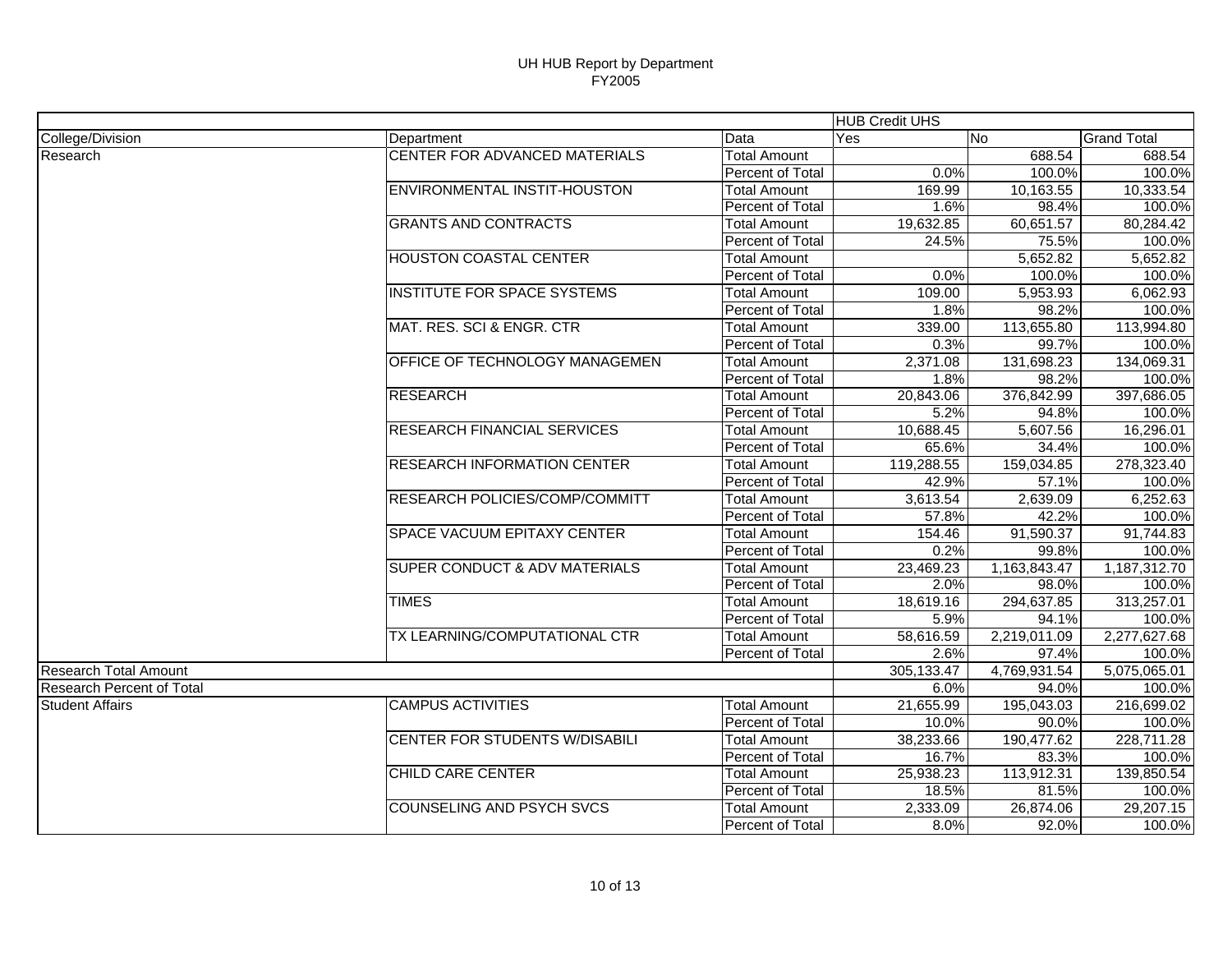| College/Division<br>Data<br>No.<br>Department<br>Yes<br><b>CULLEN PERFORMANCE HALL</b><br>1,106.27<br><b>Total Amount</b><br>52,322.76<br><b>Student Affairs</b><br>Percent of Total<br>2.1%<br>97.9%<br><b>DEAN OF STUDENTS</b><br>15,776.48<br>32,531.51<br><b>Total Amount</b><br>Percent of Total<br>32.7%<br>67.3%<br>INT'L STUDENT & SCHOLAR SERVIC<br>383.05<br>43,861.08<br><b>Total Amount</b><br>Percent of Total<br>0.9%<br>99.1%<br><b>INTRAMURALS &amp; RECREATION</b><br><b>Total Amount</b><br>54,381.71<br>186,218.70<br>22.6%<br>77.4%<br>Percent of Total<br>975.11<br>LEARNING AND ASSESSMENT SVCS<br><b>Total Amount</b><br>100.0%<br>Percent of Total<br>0.0%<br>LEARNING SUPPORT SERVICES<br>40,245.53<br><b>Total Amount</b><br>711.31<br>Percent of Total<br>1.7%<br>98.3% | <b>Grand Total</b><br>53,429.03<br>100.0%<br>48,307.99<br>100.0%<br>44,244.13<br>100.0%<br>240,600.41<br>100.0%<br>975.11 |
|----------------------------------------------------------------------------------------------------------------------------------------------------------------------------------------------------------------------------------------------------------------------------------------------------------------------------------------------------------------------------------------------------------------------------------------------------------------------------------------------------------------------------------------------------------------------------------------------------------------------------------------------------------------------------------------------------------------------------------------------------------------------------------------------------|---------------------------------------------------------------------------------------------------------------------------|
|                                                                                                                                                                                                                                                                                                                                                                                                                                                                                                                                                                                                                                                                                                                                                                                                    |                                                                                                                           |
|                                                                                                                                                                                                                                                                                                                                                                                                                                                                                                                                                                                                                                                                                                                                                                                                    |                                                                                                                           |
|                                                                                                                                                                                                                                                                                                                                                                                                                                                                                                                                                                                                                                                                                                                                                                                                    |                                                                                                                           |
|                                                                                                                                                                                                                                                                                                                                                                                                                                                                                                                                                                                                                                                                                                                                                                                                    |                                                                                                                           |
|                                                                                                                                                                                                                                                                                                                                                                                                                                                                                                                                                                                                                                                                                                                                                                                                    |                                                                                                                           |
|                                                                                                                                                                                                                                                                                                                                                                                                                                                                                                                                                                                                                                                                                                                                                                                                    |                                                                                                                           |
|                                                                                                                                                                                                                                                                                                                                                                                                                                                                                                                                                                                                                                                                                                                                                                                                    |                                                                                                                           |
|                                                                                                                                                                                                                                                                                                                                                                                                                                                                                                                                                                                                                                                                                                                                                                                                    |                                                                                                                           |
|                                                                                                                                                                                                                                                                                                                                                                                                                                                                                                                                                                                                                                                                                                                                                                                                    |                                                                                                                           |
|                                                                                                                                                                                                                                                                                                                                                                                                                                                                                                                                                                                                                                                                                                                                                                                                    |                                                                                                                           |
|                                                                                                                                                                                                                                                                                                                                                                                                                                                                                                                                                                                                                                                                                                                                                                                                    | 100.0%                                                                                                                    |
|                                                                                                                                                                                                                                                                                                                                                                                                                                                                                                                                                                                                                                                                                                                                                                                                    | 40,956.84                                                                                                                 |
|                                                                                                                                                                                                                                                                                                                                                                                                                                                                                                                                                                                                                                                                                                                                                                                                    | 100.0%                                                                                                                    |
| <b>RELIGION CENTER</b><br>11,177.41<br><b>Total Amount</b><br>442.55                                                                                                                                                                                                                                                                                                                                                                                                                                                                                                                                                                                                                                                                                                                               | 11,619.96                                                                                                                 |
| Percent of Total<br>3.8%<br>96.2%                                                                                                                                                                                                                                                                                                                                                                                                                                                                                                                                                                                                                                                                                                                                                                  | 100.0%                                                                                                                    |
| <b>RESIDENTIAL LIFE &amp; HOUSING</b><br>329,885.87<br>5,440,655.92<br><b>Total Amount</b>                                                                                                                                                                                                                                                                                                                                                                                                                                                                                                                                                                                                                                                                                                         | 5,770,541.79                                                                                                              |
| 5.7%<br>94.3%<br>Percent of Total                                                                                                                                                                                                                                                                                                                                                                                                                                                                                                                                                                                                                                                                                                                                                                  | 100.0%                                                                                                                    |
| <b>STUDENT AFFAIRS</b><br>5,090.83<br>61,395.90<br><b>Total Amount</b>                                                                                                                                                                                                                                                                                                                                                                                                                                                                                                                                                                                                                                                                                                                             | 66,486.73                                                                                                                 |
| Percent of Total<br>7.7%<br>92.3%                                                                                                                                                                                                                                                                                                                                                                                                                                                                                                                                                                                                                                                                                                                                                                  | 100.0%                                                                                                                    |
| <b>STUDENT HEALTH CENTER</b><br><b>Total Amount</b><br>10,711.33<br>218,732.02                                                                                                                                                                                                                                                                                                                                                                                                                                                                                                                                                                                                                                                                                                                     | 229,443.35                                                                                                                |
| Percent of Total<br>4.7%<br>95.3%                                                                                                                                                                                                                                                                                                                                                                                                                                                                                                                                                                                                                                                                                                                                                                  | 100.0%                                                                                                                    |
| STUDENT PHARMACY<br>11,854.97<br><b>Total Amount</b>                                                                                                                                                                                                                                                                                                                                                                                                                                                                                                                                                                                                                                                                                                                                               | 11,854.97                                                                                                                 |
| Percent of Total<br>0.0%<br>100.0%                                                                                                                                                                                                                                                                                                                                                                                                                                                                                                                                                                                                                                                                                                                                                                 | 100.0%                                                                                                                    |
| <b>STUDENT PUBLICATIONS</b><br>59,797.32<br><b>Total Amount</b><br>481.48                                                                                                                                                                                                                                                                                                                                                                                                                                                                                                                                                                                                                                                                                                                          | 60,278.80                                                                                                                 |
| 99.2%<br>Percent of Total<br>0.8%                                                                                                                                                                                                                                                                                                                                                                                                                                                                                                                                                                                                                                                                                                                                                                  | 100.0%                                                                                                                    |
| UNIVERSITY CAREER SERVICES<br>29,117.04<br>39,112.25<br><b>Total Amount</b>                                                                                                                                                                                                                                                                                                                                                                                                                                                                                                                                                                                                                                                                                                                        | 68,229.29                                                                                                                 |
| 57.3%<br>Percent of Total<br>42.7%                                                                                                                                                                                                                                                                                                                                                                                                                                                                                                                                                                                                                                                                                                                                                                 | 100.0%                                                                                                                    |
| <b>UNIVERSITY CENTER</b><br>72,095.29<br>481,809.22<br><b>Total Amount</b>                                                                                                                                                                                                                                                                                                                                                                                                                                                                                                                                                                                                                                                                                                                         | 553,904.51                                                                                                                |
| Percent of Total<br>87.0%<br>13.0%                                                                                                                                                                                                                                                                                                                                                                                                                                                                                                                                                                                                                                                                                                                                                                 | 100.0%                                                                                                                    |
| UNIVERSITY TESTING SERVICES<br><b>Total Amount</b><br>2,048.64<br>143,294.02                                                                                                                                                                                                                                                                                                                                                                                                                                                                                                                                                                                                                                                                                                                       | 145,342.66                                                                                                                |
| 98.6%<br>Percent of Total<br>1.4%                                                                                                                                                                                                                                                                                                                                                                                                                                                                                                                                                                                                                                                                                                                                                                  | 100.0%                                                                                                                    |
| <b>URBAN EXPERIENCE VPSA</b><br>8,731.40<br><b>Total Amount</b>                                                                                                                                                                                                                                                                                                                                                                                                                                                                                                                                                                                                                                                                                                                                    | 8,731.40                                                                                                                  |
| Percent of Total<br>0.0%<br>100.0%                                                                                                                                                                                                                                                                                                                                                                                                                                                                                                                                                                                                                                                                                                                                                                 | 100.0%                                                                                                                    |
| <b>VETERAN SERVICES</b><br><b>Total Amount</b><br>1,110.07<br>16,773.84                                                                                                                                                                                                                                                                                                                                                                                                                                                                                                                                                                                                                                                                                                                            | 17,883.91                                                                                                                 |
| 6.2%<br>93.8%<br>Percent of Total                                                                                                                                                                                                                                                                                                                                                                                                                                                                                                                                                                                                                                                                                                                                                                  | 100.0%                                                                                                                    |
| 7,375,795.98<br><b>Student Affairs Total Amount</b><br>611,502.89                                                                                                                                                                                                                                                                                                                                                                                                                                                                                                                                                                                                                                                                                                                                  | 7,987,298.87                                                                                                              |
| <b>Student Affairs Percent of Total</b><br>7.7%<br>92.3%                                                                                                                                                                                                                                                                                                                                                                                                                                                                                                                                                                                                                                                                                                                                           | 100.0%                                                                                                                    |
| CENTER FOR TECHNOLOGY LITERACY<br>6,419.41<br>314,432.94<br><b>Total Amount</b><br>Technology                                                                                                                                                                                                                                                                                                                                                                                                                                                                                                                                                                                                                                                                                                      | 320,852.35                                                                                                                |
| Percent of Total<br>2.0%<br>98.0%                                                                                                                                                                                                                                                                                                                                                                                                                                                                                                                                                                                                                                                                                                                                                                  | 100.0%                                                                                                                    |
| CIVIL/MECH/RELATED TECH<br><b>Total Amount</b><br>44,836.02                                                                                                                                                                                                                                                                                                                                                                                                                                                                                                                                                                                                                                                                                                                                        |                                                                                                                           |
| 0.0%<br>Percent of Total<br>100.0%                                                                                                                                                                                                                                                                                                                                                                                                                                                                                                                                                                                                                                                                                                                                                                 | 44,836.02                                                                                                                 |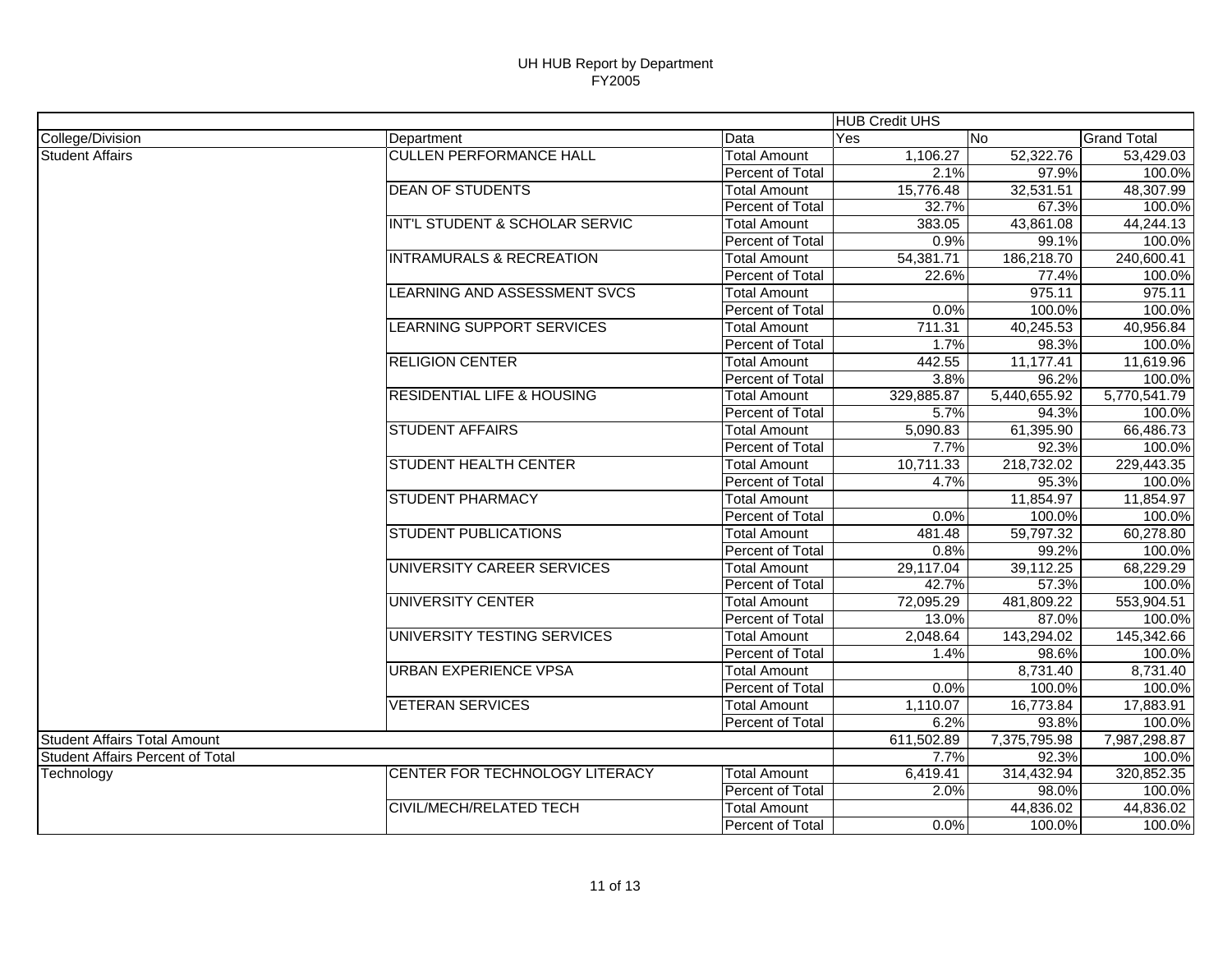| College/Division<br>Data<br>No<br><b>Grand Total</b><br>Department<br>Yes<br><b>DEAN, TECHNOLOGY</b><br><b>Total Amount</b><br>115,916.10<br>393,485.61<br>Technology<br>Percent of Total<br>22.8%<br>77.2%<br><b>ENGINEERING TECHNOLOGY</b><br><b>Total Amount</b><br>21,138.27<br>295,584.41<br>93.3%<br>Percent of Total<br>6.7%<br>HUMAN DEVELOP AND CONSUMER SCI<br>Total Amount<br>20,014.00<br>351,110.53<br>Percent of Total<br>5.4%<br>94.6%<br><b>INFORMATION &amp; LOGISTICS TECH</b><br>422,516.24<br><b>Total Amount</b><br>220,544.87<br>34.3%<br>65.7%<br>Percent of Total<br><b>Technology Total Amount</b><br>384,032.65<br>1,821,965.75<br><b>Technology Percent of Total</b><br>17.4%<br>82.6%<br><b>ADVANCEMENT INFORMATION SVCS</b><br>27,448.99<br><b>Total Amount</b><br>26,753.66<br><b>University Advancement</b><br>Percent of Total<br>49.4%<br>50.6%<br><b>ANNUAL GIVING</b><br>353,605.75<br>4,291.19<br><b>Total Amount</b><br>Percent of Total<br>1.2%<br>98.8%<br><b>DEVELOPMENT</b><br>231,171.30<br><b>Total Amount</b><br>7,761.63<br><b>Percent of Total</b><br>3.2%<br>96.8%<br><b>DEVELOPMENT RESEARCH</b><br>29,685.79<br><b>Total Amount</b><br><b>Percent of Total</b><br>0.0%<br>100.0%<br><b>DONOR &amp; ALUMNI RECORDS</b><br>553.95<br>72,621.78<br><b>Total Amount</b><br>Percent of Total<br>0.8%<br>99.2%<br><b>EXTERNAL COMMUNICATIONS</b><br><b>Total Amount</b><br>301.96<br>12,623.74<br>2.3%<br>Percent of Total<br>97.7%<br><b>INTERNAL COMMUNICATIONS</b><br>142.95<br>21,242.16<br><b>Total Amount</b><br>Percent of Total<br>0.7%<br>99.3%<br><b>MARKETING</b><br>13,314.58<br>69,654.46<br><b>Total Amount</b><br>Percent of Total<br>84.0%<br>16.0%<br><b>PLANNED GIVING</b><br>26,246.24<br>105,568.55<br><b>Total Amount</b><br>Percent of Total<br>19.9%<br>80.1%<br><b>PUBLICATIONS OFFICE</b><br>273,324.63<br>49,922.76<br><b>Total Amount</b><br>Percent of Total<br>15.4%<br>84.6%<br><b>UA TECHNICAL SUPPORT</b><br>4,757.07<br><b>Total Amount</b><br>Percent of Total<br>0.0%<br>100.0%<br>UNIVERSITY ADVANCEMENT<br>246,888.77<br><b>Total Amount</b><br>19,419.20<br>Percent of Total<br>7.3%<br>92.7%<br>UNIVERSITY ADVANCEMENT SUPPORT<br>564.96<br>628.56<br><b>Total Amount</b><br>52.7%<br>Percent of Total<br>47.3%<br>UNIVERSITY RELATIONS<br><b>Total Amount</b><br>10,650.32<br>282,104.21<br>3.6%<br>Percent of Total<br>96.4% |                                     |  | <b>HUB Credit UHS</b> |              |              |
|------------------------------------------------------------------------------------------------------------------------------------------------------------------------------------------------------------------------------------------------------------------------------------------------------------------------------------------------------------------------------------------------------------------------------------------------------------------------------------------------------------------------------------------------------------------------------------------------------------------------------------------------------------------------------------------------------------------------------------------------------------------------------------------------------------------------------------------------------------------------------------------------------------------------------------------------------------------------------------------------------------------------------------------------------------------------------------------------------------------------------------------------------------------------------------------------------------------------------------------------------------------------------------------------------------------------------------------------------------------------------------------------------------------------------------------------------------------------------------------------------------------------------------------------------------------------------------------------------------------------------------------------------------------------------------------------------------------------------------------------------------------------------------------------------------------------------------------------------------------------------------------------------------------------------------------------------------------------------------------------------------------------------------------------------------------------------------------------------------------------------------------------------------------------------------------------------------------------------------------------------------------------------------------------------------------------------------------------------------------------------------------------------------------|-------------------------------------|--|-----------------------|--------------|--------------|
|                                                                                                                                                                                                                                                                                                                                                                                                                                                                                                                                                                                                                                                                                                                                                                                                                                                                                                                                                                                                                                                                                                                                                                                                                                                                                                                                                                                                                                                                                                                                                                                                                                                                                                                                                                                                                                                                                                                                                                                                                                                                                                                                                                                                                                                                                                                                                                                                                  |                                     |  |                       |              |              |
|                                                                                                                                                                                                                                                                                                                                                                                                                                                                                                                                                                                                                                                                                                                                                                                                                                                                                                                                                                                                                                                                                                                                                                                                                                                                                                                                                                                                                                                                                                                                                                                                                                                                                                                                                                                                                                                                                                                                                                                                                                                                                                                                                                                                                                                                                                                                                                                                                  |                                     |  |                       |              | 509,401.71   |
|                                                                                                                                                                                                                                                                                                                                                                                                                                                                                                                                                                                                                                                                                                                                                                                                                                                                                                                                                                                                                                                                                                                                                                                                                                                                                                                                                                                                                                                                                                                                                                                                                                                                                                                                                                                                                                                                                                                                                                                                                                                                                                                                                                                                                                                                                                                                                                                                                  |                                     |  |                       |              | 100.0%       |
|                                                                                                                                                                                                                                                                                                                                                                                                                                                                                                                                                                                                                                                                                                                                                                                                                                                                                                                                                                                                                                                                                                                                                                                                                                                                                                                                                                                                                                                                                                                                                                                                                                                                                                                                                                                                                                                                                                                                                                                                                                                                                                                                                                                                                                                                                                                                                                                                                  |                                     |  |                       |              | 316,722.68   |
|                                                                                                                                                                                                                                                                                                                                                                                                                                                                                                                                                                                                                                                                                                                                                                                                                                                                                                                                                                                                                                                                                                                                                                                                                                                                                                                                                                                                                                                                                                                                                                                                                                                                                                                                                                                                                                                                                                                                                                                                                                                                                                                                                                                                                                                                                                                                                                                                                  |                                     |  |                       |              | 100.0%       |
|                                                                                                                                                                                                                                                                                                                                                                                                                                                                                                                                                                                                                                                                                                                                                                                                                                                                                                                                                                                                                                                                                                                                                                                                                                                                                                                                                                                                                                                                                                                                                                                                                                                                                                                                                                                                                                                                                                                                                                                                                                                                                                                                                                                                                                                                                                                                                                                                                  |                                     |  |                       |              | 371,124.53   |
|                                                                                                                                                                                                                                                                                                                                                                                                                                                                                                                                                                                                                                                                                                                                                                                                                                                                                                                                                                                                                                                                                                                                                                                                                                                                                                                                                                                                                                                                                                                                                                                                                                                                                                                                                                                                                                                                                                                                                                                                                                                                                                                                                                                                                                                                                                                                                                                                                  |                                     |  |                       |              | 100.0%       |
|                                                                                                                                                                                                                                                                                                                                                                                                                                                                                                                                                                                                                                                                                                                                                                                                                                                                                                                                                                                                                                                                                                                                                                                                                                                                                                                                                                                                                                                                                                                                                                                                                                                                                                                                                                                                                                                                                                                                                                                                                                                                                                                                                                                                                                                                                                                                                                                                                  |                                     |  |                       |              | 643,061.11   |
|                                                                                                                                                                                                                                                                                                                                                                                                                                                                                                                                                                                                                                                                                                                                                                                                                                                                                                                                                                                                                                                                                                                                                                                                                                                                                                                                                                                                                                                                                                                                                                                                                                                                                                                                                                                                                                                                                                                                                                                                                                                                                                                                                                                                                                                                                                                                                                                                                  |                                     |  |                       |              | 100.0%       |
|                                                                                                                                                                                                                                                                                                                                                                                                                                                                                                                                                                                                                                                                                                                                                                                                                                                                                                                                                                                                                                                                                                                                                                                                                                                                                                                                                                                                                                                                                                                                                                                                                                                                                                                                                                                                                                                                                                                                                                                                                                                                                                                                                                                                                                                                                                                                                                                                                  |                                     |  |                       |              | 2,205,998.40 |
|                                                                                                                                                                                                                                                                                                                                                                                                                                                                                                                                                                                                                                                                                                                                                                                                                                                                                                                                                                                                                                                                                                                                                                                                                                                                                                                                                                                                                                                                                                                                                                                                                                                                                                                                                                                                                                                                                                                                                                                                                                                                                                                                                                                                                                                                                                                                                                                                                  |                                     |  |                       |              | 100.0%       |
|                                                                                                                                                                                                                                                                                                                                                                                                                                                                                                                                                                                                                                                                                                                                                                                                                                                                                                                                                                                                                                                                                                                                                                                                                                                                                                                                                                                                                                                                                                                                                                                                                                                                                                                                                                                                                                                                                                                                                                                                                                                                                                                                                                                                                                                                                                                                                                                                                  |                                     |  |                       |              | 54,202.65    |
|                                                                                                                                                                                                                                                                                                                                                                                                                                                                                                                                                                                                                                                                                                                                                                                                                                                                                                                                                                                                                                                                                                                                                                                                                                                                                                                                                                                                                                                                                                                                                                                                                                                                                                                                                                                                                                                                                                                                                                                                                                                                                                                                                                                                                                                                                                                                                                                                                  |                                     |  |                       |              | 100.0%       |
|                                                                                                                                                                                                                                                                                                                                                                                                                                                                                                                                                                                                                                                                                                                                                                                                                                                                                                                                                                                                                                                                                                                                                                                                                                                                                                                                                                                                                                                                                                                                                                                                                                                                                                                                                                                                                                                                                                                                                                                                                                                                                                                                                                                                                                                                                                                                                                                                                  |                                     |  |                       |              | 357,896.94   |
|                                                                                                                                                                                                                                                                                                                                                                                                                                                                                                                                                                                                                                                                                                                                                                                                                                                                                                                                                                                                                                                                                                                                                                                                                                                                                                                                                                                                                                                                                                                                                                                                                                                                                                                                                                                                                                                                                                                                                                                                                                                                                                                                                                                                                                                                                                                                                                                                                  |                                     |  |                       |              | 100.0%       |
|                                                                                                                                                                                                                                                                                                                                                                                                                                                                                                                                                                                                                                                                                                                                                                                                                                                                                                                                                                                                                                                                                                                                                                                                                                                                                                                                                                                                                                                                                                                                                                                                                                                                                                                                                                                                                                                                                                                                                                                                                                                                                                                                                                                                                                                                                                                                                                                                                  |                                     |  |                       |              | 238,932.93   |
|                                                                                                                                                                                                                                                                                                                                                                                                                                                                                                                                                                                                                                                                                                                                                                                                                                                                                                                                                                                                                                                                                                                                                                                                                                                                                                                                                                                                                                                                                                                                                                                                                                                                                                                                                                                                                                                                                                                                                                                                                                                                                                                                                                                                                                                                                                                                                                                                                  |                                     |  |                       |              | 100.0%       |
|                                                                                                                                                                                                                                                                                                                                                                                                                                                                                                                                                                                                                                                                                                                                                                                                                                                                                                                                                                                                                                                                                                                                                                                                                                                                                                                                                                                                                                                                                                                                                                                                                                                                                                                                                                                                                                                                                                                                                                                                                                                                                                                                                                                                                                                                                                                                                                                                                  |                                     |  |                       |              | 29,685.79    |
|                                                                                                                                                                                                                                                                                                                                                                                                                                                                                                                                                                                                                                                                                                                                                                                                                                                                                                                                                                                                                                                                                                                                                                                                                                                                                                                                                                                                                                                                                                                                                                                                                                                                                                                                                                                                                                                                                                                                                                                                                                                                                                                                                                                                                                                                                                                                                                                                                  |                                     |  |                       |              | 100.0%       |
|                                                                                                                                                                                                                                                                                                                                                                                                                                                                                                                                                                                                                                                                                                                                                                                                                                                                                                                                                                                                                                                                                                                                                                                                                                                                                                                                                                                                                                                                                                                                                                                                                                                                                                                                                                                                                                                                                                                                                                                                                                                                                                                                                                                                                                                                                                                                                                                                                  |                                     |  |                       |              | 73,175.73    |
|                                                                                                                                                                                                                                                                                                                                                                                                                                                                                                                                                                                                                                                                                                                                                                                                                                                                                                                                                                                                                                                                                                                                                                                                                                                                                                                                                                                                                                                                                                                                                                                                                                                                                                                                                                                                                                                                                                                                                                                                                                                                                                                                                                                                                                                                                                                                                                                                                  |                                     |  |                       |              | 100.0%       |
|                                                                                                                                                                                                                                                                                                                                                                                                                                                                                                                                                                                                                                                                                                                                                                                                                                                                                                                                                                                                                                                                                                                                                                                                                                                                                                                                                                                                                                                                                                                                                                                                                                                                                                                                                                                                                                                                                                                                                                                                                                                                                                                                                                                                                                                                                                                                                                                                                  |                                     |  |                       |              | 12,925.70    |
|                                                                                                                                                                                                                                                                                                                                                                                                                                                                                                                                                                                                                                                                                                                                                                                                                                                                                                                                                                                                                                                                                                                                                                                                                                                                                                                                                                                                                                                                                                                                                                                                                                                                                                                                                                                                                                                                                                                                                                                                                                                                                                                                                                                                                                                                                                                                                                                                                  |                                     |  |                       |              | 100.0%       |
|                                                                                                                                                                                                                                                                                                                                                                                                                                                                                                                                                                                                                                                                                                                                                                                                                                                                                                                                                                                                                                                                                                                                                                                                                                                                                                                                                                                                                                                                                                                                                                                                                                                                                                                                                                                                                                                                                                                                                                                                                                                                                                                                                                                                                                                                                                                                                                                                                  |                                     |  |                       |              | 21,385.11    |
|                                                                                                                                                                                                                                                                                                                                                                                                                                                                                                                                                                                                                                                                                                                                                                                                                                                                                                                                                                                                                                                                                                                                                                                                                                                                                                                                                                                                                                                                                                                                                                                                                                                                                                                                                                                                                                                                                                                                                                                                                                                                                                                                                                                                                                                                                                                                                                                                                  |                                     |  |                       |              | 100.0%       |
|                                                                                                                                                                                                                                                                                                                                                                                                                                                                                                                                                                                                                                                                                                                                                                                                                                                                                                                                                                                                                                                                                                                                                                                                                                                                                                                                                                                                                                                                                                                                                                                                                                                                                                                                                                                                                                                                                                                                                                                                                                                                                                                                                                                                                                                                                                                                                                                                                  |                                     |  |                       |              | 82,969.04    |
|                                                                                                                                                                                                                                                                                                                                                                                                                                                                                                                                                                                                                                                                                                                                                                                                                                                                                                                                                                                                                                                                                                                                                                                                                                                                                                                                                                                                                                                                                                                                                                                                                                                                                                                                                                                                                                                                                                                                                                                                                                                                                                                                                                                                                                                                                                                                                                                                                  |                                     |  |                       |              | 100.0%       |
|                                                                                                                                                                                                                                                                                                                                                                                                                                                                                                                                                                                                                                                                                                                                                                                                                                                                                                                                                                                                                                                                                                                                                                                                                                                                                                                                                                                                                                                                                                                                                                                                                                                                                                                                                                                                                                                                                                                                                                                                                                                                                                                                                                                                                                                                                                                                                                                                                  |                                     |  |                       |              | 131,814.79   |
|                                                                                                                                                                                                                                                                                                                                                                                                                                                                                                                                                                                                                                                                                                                                                                                                                                                                                                                                                                                                                                                                                                                                                                                                                                                                                                                                                                                                                                                                                                                                                                                                                                                                                                                                                                                                                                                                                                                                                                                                                                                                                                                                                                                                                                                                                                                                                                                                                  |                                     |  |                       |              | 100.0%       |
|                                                                                                                                                                                                                                                                                                                                                                                                                                                                                                                                                                                                                                                                                                                                                                                                                                                                                                                                                                                                                                                                                                                                                                                                                                                                                                                                                                                                                                                                                                                                                                                                                                                                                                                                                                                                                                                                                                                                                                                                                                                                                                                                                                                                                                                                                                                                                                                                                  |                                     |  |                       |              | 323,247.39   |
|                                                                                                                                                                                                                                                                                                                                                                                                                                                                                                                                                                                                                                                                                                                                                                                                                                                                                                                                                                                                                                                                                                                                                                                                                                                                                                                                                                                                                                                                                                                                                                                                                                                                                                                                                                                                                                                                                                                                                                                                                                                                                                                                                                                                                                                                                                                                                                                                                  |                                     |  |                       |              | 100.0%       |
|                                                                                                                                                                                                                                                                                                                                                                                                                                                                                                                                                                                                                                                                                                                                                                                                                                                                                                                                                                                                                                                                                                                                                                                                                                                                                                                                                                                                                                                                                                                                                                                                                                                                                                                                                                                                                                                                                                                                                                                                                                                                                                                                                                                                                                                                                                                                                                                                                  |                                     |  |                       |              | 4,757.07     |
|                                                                                                                                                                                                                                                                                                                                                                                                                                                                                                                                                                                                                                                                                                                                                                                                                                                                                                                                                                                                                                                                                                                                                                                                                                                                                                                                                                                                                                                                                                                                                                                                                                                                                                                                                                                                                                                                                                                                                                                                                                                                                                                                                                                                                                                                                                                                                                                                                  |                                     |  |                       |              | 100.0%       |
|                                                                                                                                                                                                                                                                                                                                                                                                                                                                                                                                                                                                                                                                                                                                                                                                                                                                                                                                                                                                                                                                                                                                                                                                                                                                                                                                                                                                                                                                                                                                                                                                                                                                                                                                                                                                                                                                                                                                                                                                                                                                                                                                                                                                                                                                                                                                                                                                                  |                                     |  |                       |              | 266,307.97   |
|                                                                                                                                                                                                                                                                                                                                                                                                                                                                                                                                                                                                                                                                                                                                                                                                                                                                                                                                                                                                                                                                                                                                                                                                                                                                                                                                                                                                                                                                                                                                                                                                                                                                                                                                                                                                                                                                                                                                                                                                                                                                                                                                                                                                                                                                                                                                                                                                                  |                                     |  |                       |              | 100.0%       |
|                                                                                                                                                                                                                                                                                                                                                                                                                                                                                                                                                                                                                                                                                                                                                                                                                                                                                                                                                                                                                                                                                                                                                                                                                                                                                                                                                                                                                                                                                                                                                                                                                                                                                                                                                                                                                                                                                                                                                                                                                                                                                                                                                                                                                                                                                                                                                                                                                  |                                     |  |                       |              | 1,193.52     |
|                                                                                                                                                                                                                                                                                                                                                                                                                                                                                                                                                                                                                                                                                                                                                                                                                                                                                                                                                                                                                                                                                                                                                                                                                                                                                                                                                                                                                                                                                                                                                                                                                                                                                                                                                                                                                                                                                                                                                                                                                                                                                                                                                                                                                                                                                                                                                                                                                  |                                     |  |                       |              | 100.0%       |
|                                                                                                                                                                                                                                                                                                                                                                                                                                                                                                                                                                                                                                                                                                                                                                                                                                                                                                                                                                                                                                                                                                                                                                                                                                                                                                                                                                                                                                                                                                                                                                                                                                                                                                                                                                                                                                                                                                                                                                                                                                                                                                                                                                                                                                                                                                                                                                                                                  |                                     |  |                       |              | 292,754.53   |
|                                                                                                                                                                                                                                                                                                                                                                                                                                                                                                                                                                                                                                                                                                                                                                                                                                                                                                                                                                                                                                                                                                                                                                                                                                                                                                                                                                                                                                                                                                                                                                                                                                                                                                                                                                                                                                                                                                                                                                                                                                                                                                                                                                                                                                                                                                                                                                                                                  |                                     |  |                       |              | 100.0%       |
|                                                                                                                                                                                                                                                                                                                                                                                                                                                                                                                                                                                                                                                                                                                                                                                                                                                                                                                                                                                                                                                                                                                                                                                                                                                                                                                                                                                                                                                                                                                                                                                                                                                                                                                                                                                                                                                                                                                                                                                                                                                                                                                                                                                                                                                                                                                                                                                                                  | University Advancement Total Amount |  | 159,923.40            | 1,731,325.76 | 1,891,249.16 |
| University Advancement Percent of Total<br>91.5%<br>8.5%                                                                                                                                                                                                                                                                                                                                                                                                                                                                                                                                                                                                                                                                                                                                                                                                                                                                                                                                                                                                                                                                                                                                                                                                                                                                                                                                                                                                                                                                                                                                                                                                                                                                                                                                                                                                                                                                                                                                                                                                                                                                                                                                                                                                                                                                                                                                                         |                                     |  |                       |              | 100.0%       |